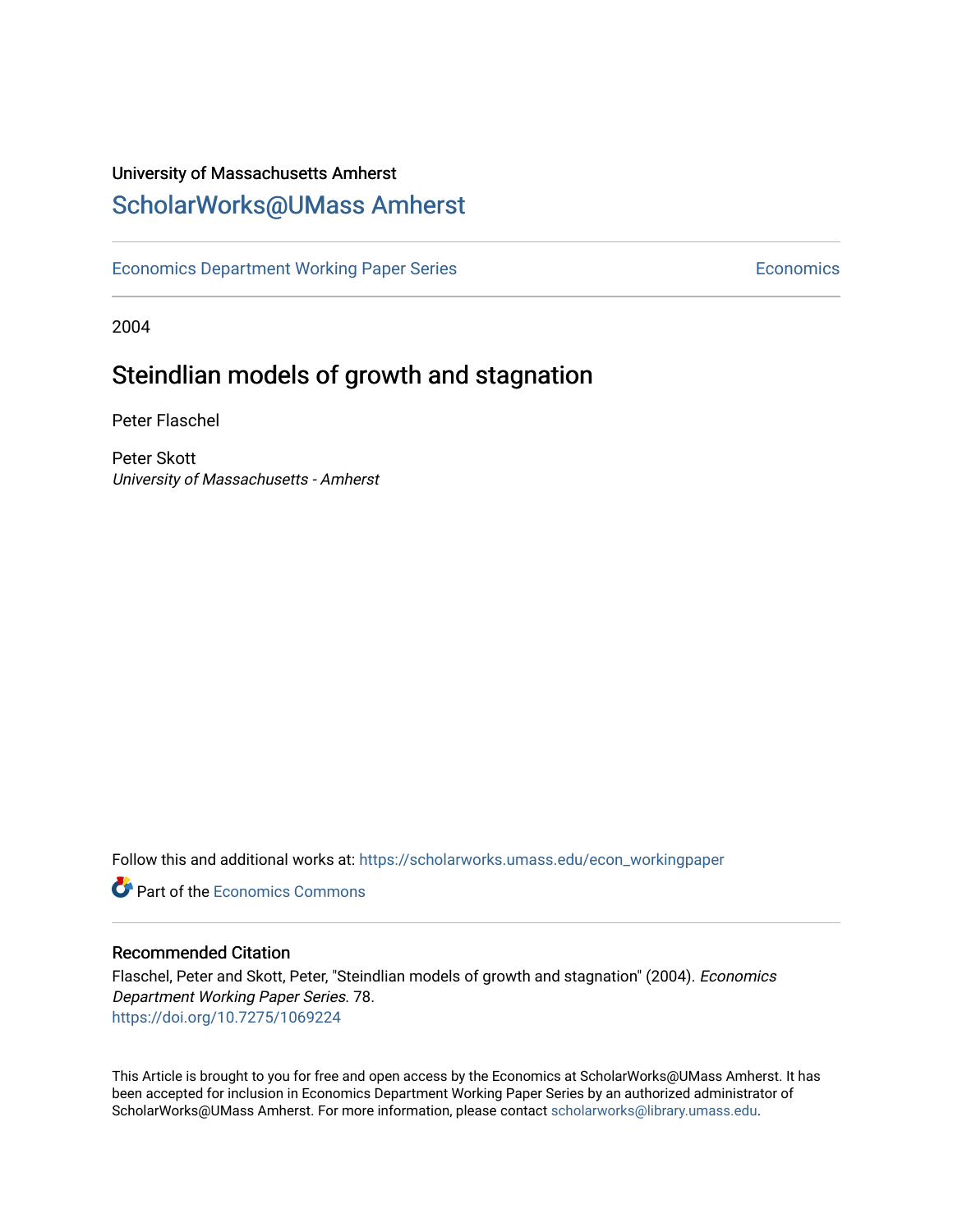# **DEPARTMENT OF ECONOMICS**

## **Working Paper**

Steindlian models of growth and stagnation

Peter Flaschel and Peter Skott

Working Paper 2004-11

Revised version, September 2004



## **UNIVERSITY OF MASSACHUSETTS AMHERST**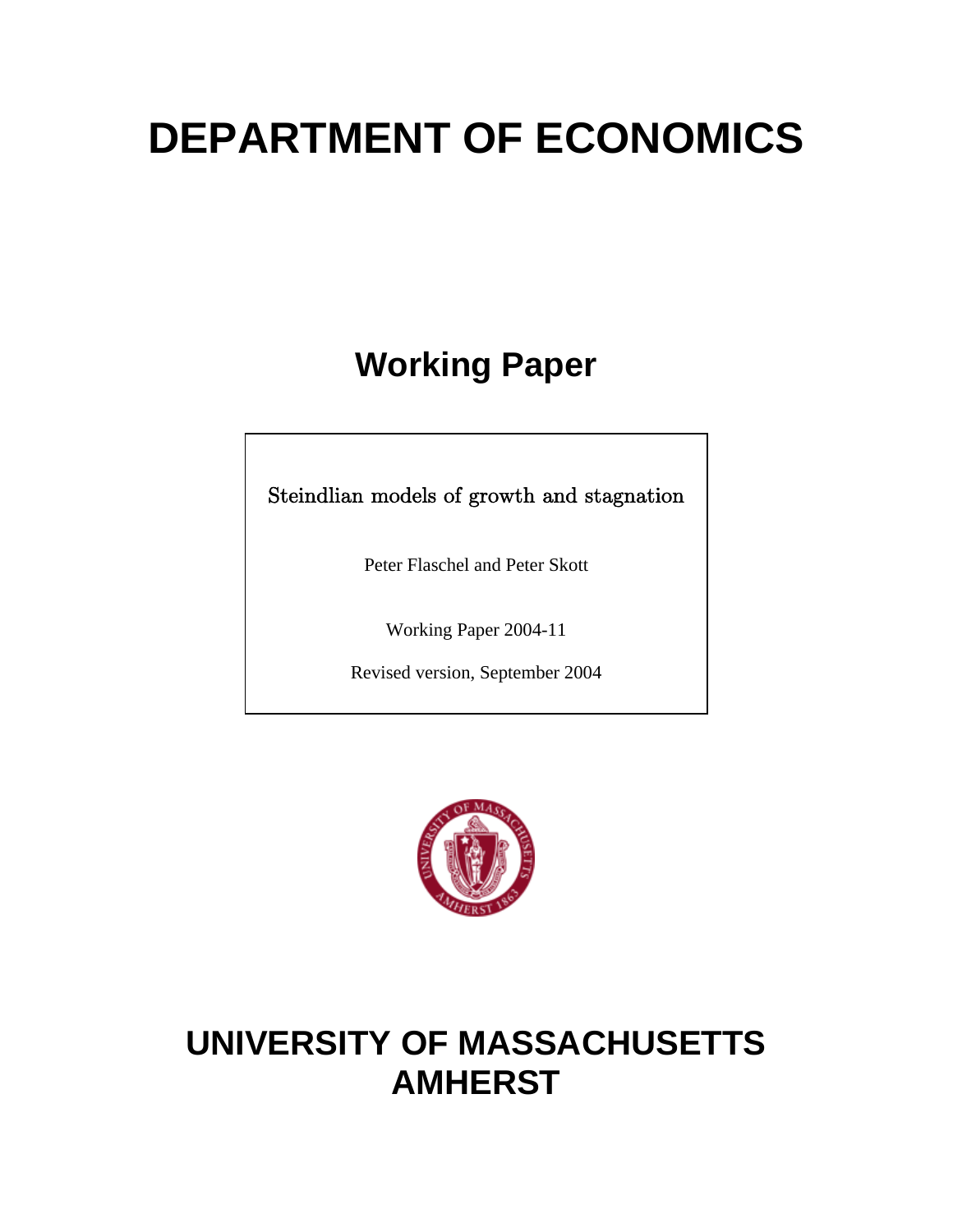## Steindlian models of growth and stagnation<sup>∗</sup>

Peter Flaschel Faculty of Economics Bielefeld University PO Box 10 01 31 33501 Bielefeld, Germany

Peter Skott Department of Economics Thompson Hall University of Massachusetts Amherst, MA 01003, USA

Revised version

September 22, 2004

#### Abstract

Following an analysis of the relation between a standard Steindlian model of stagnation and Steindl's own analysis, we modify the standard model by introducing endogenous changes in the markup and a reformulation of the investment function. These extensions, which address significant weaknesses of the standard model, find support in Steindl's writing and leave intact some of Steindl's key results. In a further extension, we add a labour market and analyse the stabilizing influence of a Marxian reserve-army mechanism. The implications of the extended model for the effects of increased oligopolization are largely in line with Steindl's predictions.

JEL CLASSIFICATION SYSTEM FOR JOURNAL ARTICLES: E24, E31, E32.

KEYWORDS: Steindl, accumulation, stagnation, markup, monopolization, reserve army of labour

<sup>∗</sup>Early versions of this paper have been presented at the Steindl conference, Vienna, September 2003, and at a seminar at CEPA, New York. We thank participants in these meetings and two anonymous referees for helpful comments and suggestions.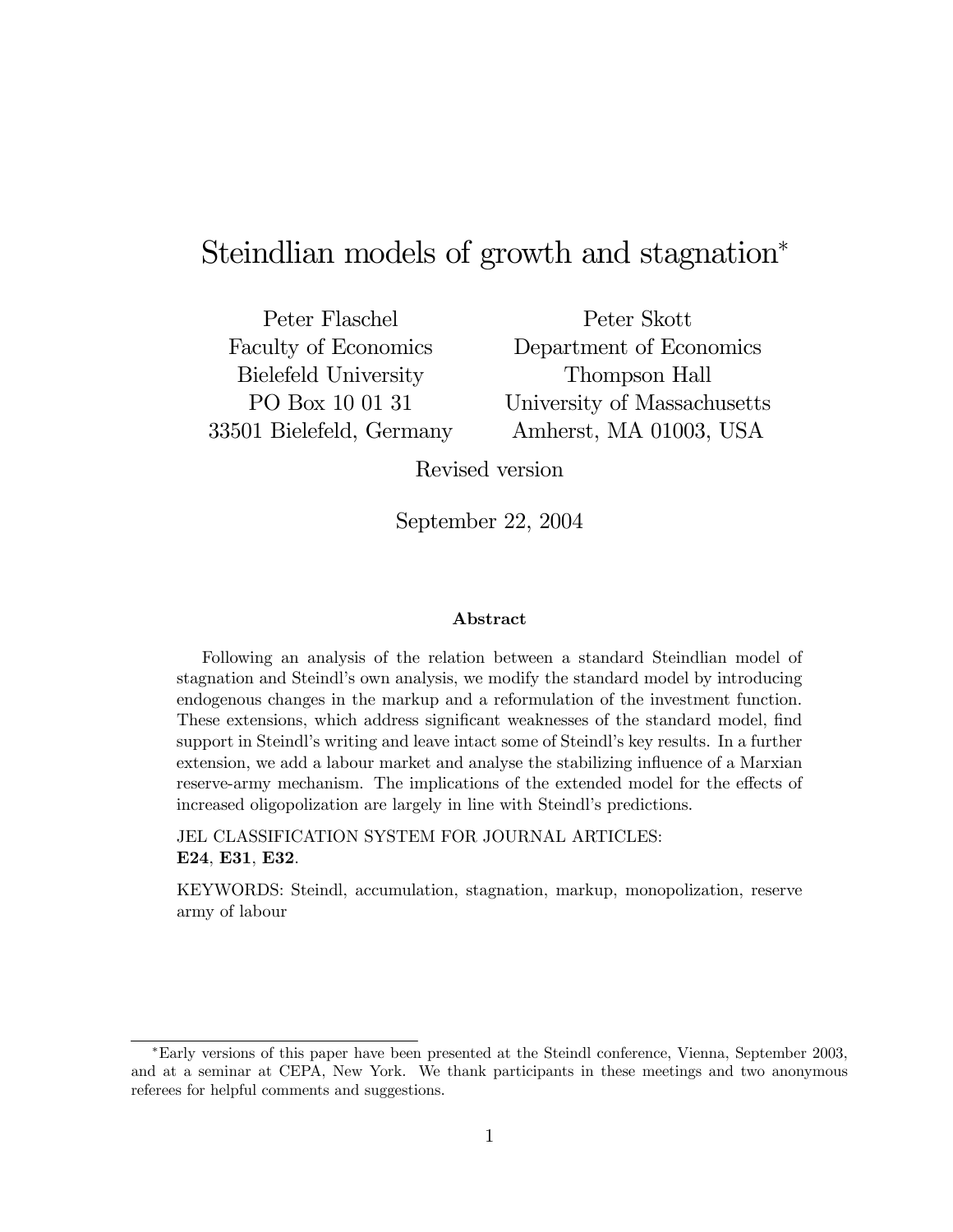### 1 Introduction

Steindl explained the depression in the interwar period by the inability of the economy "to adjust to low growth rates because its saving propensity is adapted to a high one" (Steindl 1979, p.1) The argument was laid out in Steindl (1952). In the process of capitalist development, he argued, previously competitive industries become oligopolized. This change in competitive conditions puts upward pressure on the profit margin and makes the profit margin less responsive to changes in demand conditions. An increase in the profit margin may provide the trigger for reduced demand and a reduction in growth rates; the insensitivity of the margin to lower demand and the emergence of unwanted excess capacity potentially turn the downturn into secular depression or stagnation. The economy, in his terminology, becomes 'mature', where maturity is defined "as the state in which the economy and its profit function are adjusted to the high growth rates of earlier stages of capitalist development, while those high growth rates no longer obtain" (1979, p. 7).

The postwar economy was revitalized and experienced a golden age with near full employment and high growth rates from the 1950s to around 1970. This golden age, in Steindl's view, was explained by a combination of expansionary policy (large increases in the government sector in all OECD countries), an acceleration of R&D stimulated by the cold war, increased cooperation between western countries, and the potential for technological catch-up in both Europe and Japan. The stimulus from these factors, he argued, was temporary, and other influences also contributed to a re-assertion of stagnationist tendencies in the 1970s. Steindl singles out, in particular, an increasing trend of personal saving and "a changed attitude of governments towards full employment and growth" (1979, p. 12). This latter influence, which is seen as "the most striking feature of the new economic climate" (1979, p. 12), is explained in terms of a Kaleckian political cycle "as a reaction against the long period of full employment and growth which has strengthened the economic position of workers and the power of the trade unions, and has led to demands for workers' participation" (p. 12-13). Writing in 1979, Steindl therefore expected "low growth for some time to come".

It is beyond the scope of this paper to attempt an empirically based evaluation of Steindl's theory.1 Our aim is more modest and almost entirely theoretical. Steindl's contributions to an understanding of capitalist growth and stagnation have been highly influential but re-reading his original studies, we have been struck by the fact that important aspects of his argument appear to have been left out of subsequent models. In this paper we try to clarify the connection between a 'standard Steindlian model' and Steindl's own analysis. Secondly, and more importantly, we extend the standard model to include some of the aspects of his analysis that have been left out.

<sup>&</sup>lt;sup>1</sup>We have reservations with respect to some of his claims. The existence of an increasing trend in monopolization, for instance, is debatable (e.g. Semmler (1984), Auerbach (1988) and Auerbach and Skott  $(1988)$ .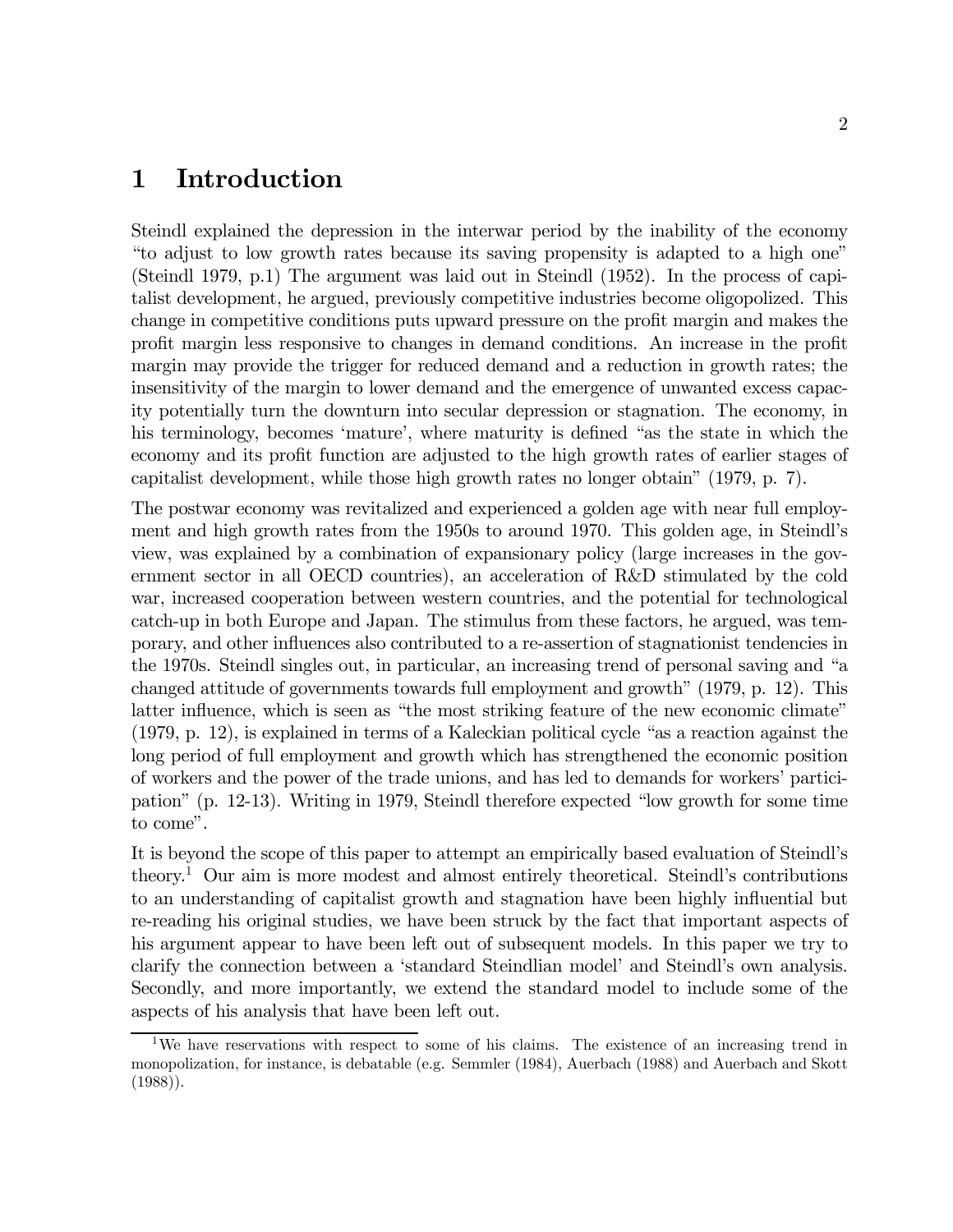Most Steindlian models focus on the product market and treat the markup as exogenous. We outline a standard model of this kind in section 2. Unlike Steindl's  $(1952)$  own model, which is set up as mixed difference-differential equations and which has multiple steady growth solutions, the standard model is cast entirely in continuous time and has a unique steady growth solution. In some respects the standard model does a good job of capturing Steindl's argument, and the switch to a continuous-time setting simplifies the analysis enormously. However, the standard model also has weaknesses, both on its own terms and from an exegetical perspective. One weakness is the use of an exogenous markup. This assumption clashes with Steindl's verbal analysis of how "elastic profit margins" tend to eliminate undesired excess capacity in competitive industries and how the "growth of the monopolistic type of industry may lead to a fundamental change in the working of the economy: bringing about greater inelasticity of profit margins" (1952, p. ix). A second weakness concerns the specification of the long-run investment function. The standard model differs from Steindl's own specification in this respect and there are, we shall argue, problems with the standard model as well as with Steindl's own analysis.

Section 3 presents a reformulation of the standard model which addresses the two weaknesses. The reformulation, first, introduces Steindlian movements in the markup. Thus, we assume that the markup will be rising when actual capacity utilization exceeds desired utilization. Other models exist, of course, in which the mark-up changes endogenously, but in these models the determination of the changes is rather different. Dutt (1984), for instance, relates changes in the markup to the rate of growth of the economy while Sawyer (1995) allows the level of the markup to depend on the rate of utilization (as indeed did Kalecki (1954)). Although still different, the specifications in Taylor (1985) and Lavoie (1995) which relate changes of the markup to the profit rate come closer to the Steindlian position.

Our second extension of the standard model concerns the investment function. We respecify this function to allow for a distinction between the short-run and the long-run sensitivity of the accumulation rate to changes in utilization. This distinction - central to models in a Harrodian tradition and discussed at some length in Skott (1989a) - is included in Steindl's formal 1952 model as well as in Dutt's (1995) more recent formalization of Steindl's theory. Our specification of the function in this paper is much simpler than Steindl's and more general than Dutt's. The main contribution of the extension, however, lies in the combination of the new investment function with a Steindlian markup dynamics.

Both of the extensions in section 3 find support in Steindl's writing, and they significantly influence the properties of the system. If the new investment function is used in the standard model without markup dynamics, the steady growth path is likely to become unstable. The markup dynamics has a stabilizing influence and the combined model may, but need not, produce a stable steady-growth path. In the stable case, increasing oligopolization leads to a decline in both the rate of growth and the utilization of capital but, paradoxically, to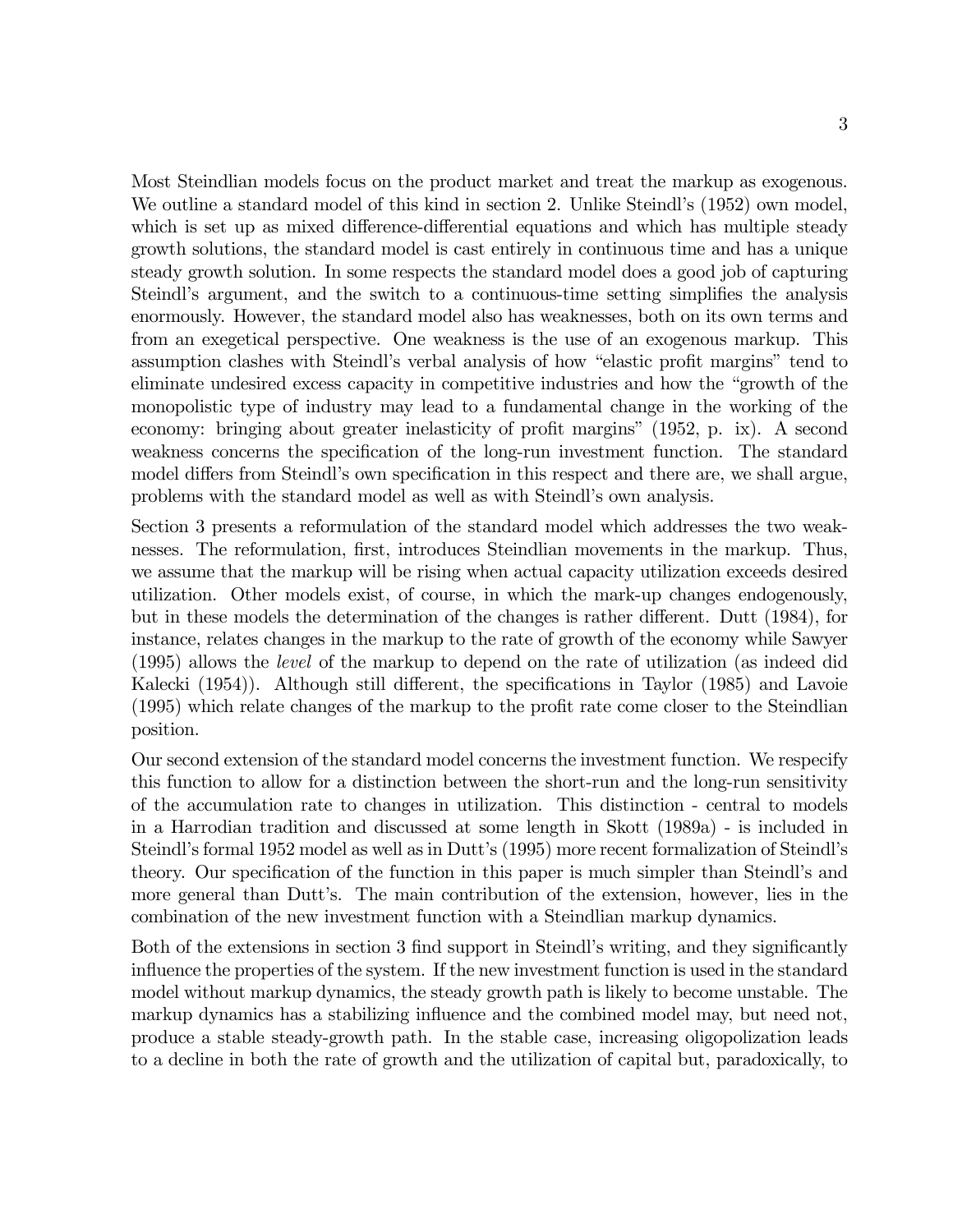a fall in the share of profits. Thus, the stable case leaves intact some but not all of key results of the standard model.

In section 4 we go beyond the analysis of the product market. Both financial and labour markets play important roles in Steindl's verbal argument; financial markets because of Steindl's emphasis on internal finance and changes in household saving, and labour markets because Steindl regarded prolonged full employment in the 1950's and 1960s as a key factor behind the subsequent stagnation. Financial extensions of the standard model have been explored by Dutt (1995) and in this paper we make no attempt to pursue this aspect of Steindl's analysis. Our emphasis, instead, is on the labour market.

A labour market has been introduced into Steindlian models by Dutt (1992), among others. Our specification, however, differs substantially from his. Following Steindl's (1979) argument we let the rate of employment affect firms' investment decisions and show that the implications of this extended model for the effects of increased oligopolization are largely in line with Steindl's predictions, at least for a range of parameter values. Dutt, by contrast, considers the influence of the rate of employment on wage inflation. He assumes that firms' pricing decisions fail to neutralize these nominal changes in the wage. Thus, the labour market enters his model because of its effects on (the rate of change of) the markup. This mechanism is akin to the one in Goodwin (1967) and other models in which a real-wage Phillips curve generates a rising real wage and a falling markup when employment is high. It should be noted that if one assumes that the employment and utilization rates move together and can be represented by the same variable, a real-wage Phillips curve implies an inverse relation between utilization and the change in the markup - the opposite of the Steindlian assumption.<sup>2</sup>

The paper closes, in section 5, with some conclusions and remarks on future work.

## 2 Steindl and the standard model

#### 2.1 A standard model in continuous time

We consider a closed economy without public sector. Output is produced using two inputs, labour and capital, and the production function has fixed coefficients. It would be straightforward to include Harrod-neutral technical change but we leave out this element to simplify the exposition. It is assumed that firms retain a proportion  $s_f$  of profits and distribute the rest to households in the form of interest payments and dividends, and that

<sup>2</sup>Since it simplifies the analysis, the assumption of a (near-)perfect correlation between the rates of employment and capital utilization is common in the literature. The assumption may be legitimate in the short run but the ratio of the capital stock to the labour force is neither constant nor exogenously given, and the assumption can be highly misleading in the long run.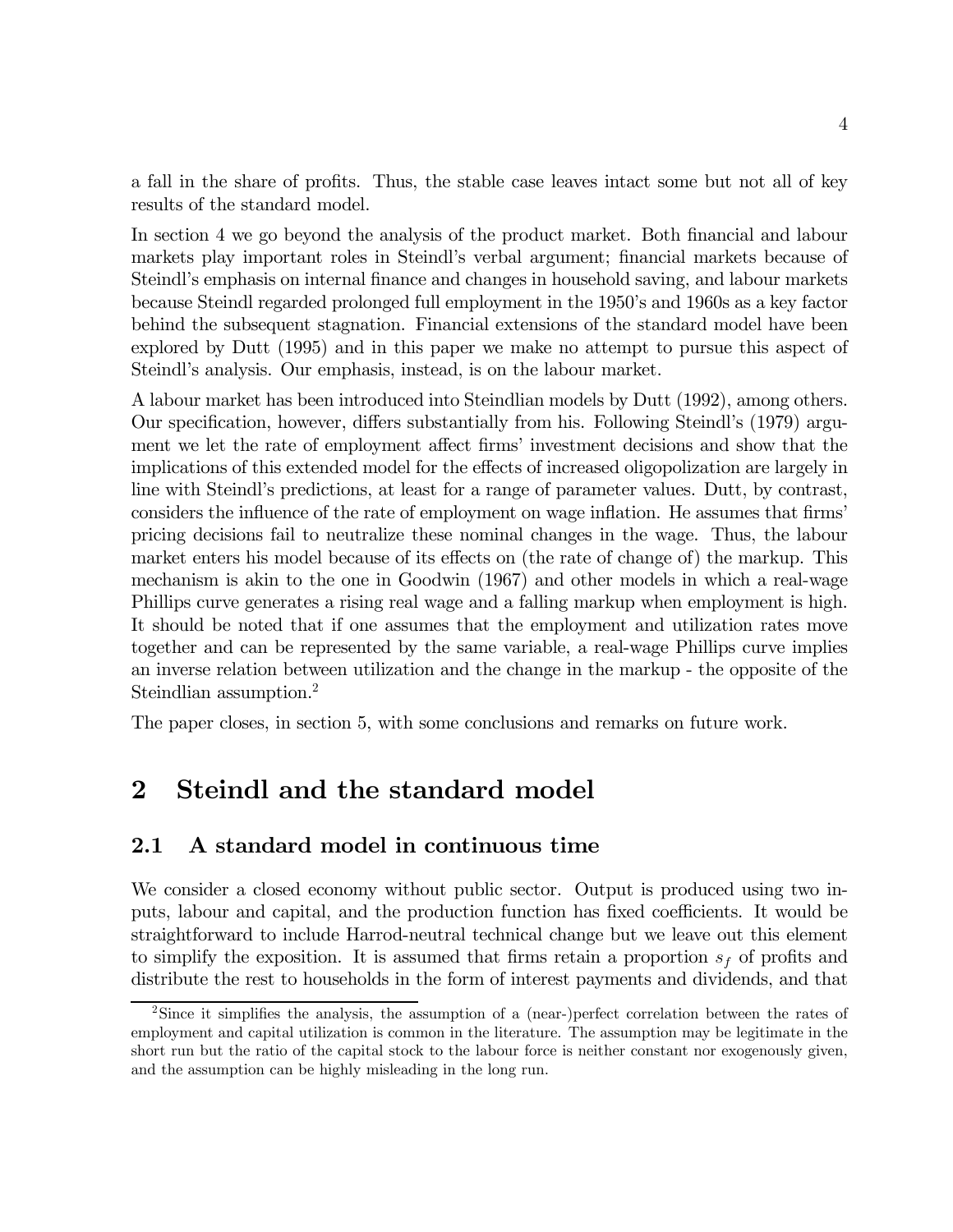there is a uniform saving rate s out of distributed incomes, including wages.<sup>3</sup> Investment is positively related to the rate of utilization of the capital stock and may also depend positively on retained earnings. Algebraically, the (net) investment and saving functions are given by

$$
\frac{I}{K} = a + m(u-1) + bs_f \pi \frac{u}{k} \tag{1}
$$

$$
\frac{S}{K} = s_f \pi \frac{u}{k} + s(1 - \pi + (1 - s_f)\pi) \frac{u}{k} = s(\pi) \frac{u}{k}
$$
 (2)

where I, S and K denote investment, saving and the capital stock,  $k$  is the capital-output ratio at the desired utilization rate (normalized to one), u the actual utilization rate and  $\pi$  the share of profits in income  $(u/k$  and  $\pi u/k$  thus define the actual output-capital ratio and the profit rate). The average saving rate out of income is  $s(\pi) = s_f(1-s)\pi + s$ . All variables are contemporaneous, and the parameters  $m, b, s_f$  and s are positive.

The equilibrium condition for the product market can be written

$$
a + m(u - 1) + b\frac{s_f}{k}\pi u = \frac{u}{k}[s_f(1 - s)\pi + s] = \frac{s(\pi)}{k}u
$$
 (3)

This equation determines the rate of capacity utilization  $u$  as a function of the profit share  $\pi$ . The profit share itself is determined by an exogenously given markup on unit labour cost  $(\pi = (\beta - 1)/\beta$  where  $\beta$  is the markup).

Solving equation  $(3)$  for u we get

$$
u = \frac{k(a-m)}{s + s_f(1 - s - b)\pi - mk}
$$
 (4)

Using standard assumptions for the adjustment process, the stability of this short-run equilibrium requires that investment be less sensitive than investment to variations in output; that is,  $mk + bs_f \pi \lt s(\pi)$ . When this 'Keynesian stability condition' is imposed, the constant a in the accumulation function function must satisfy the restriction  $a>m$  in order for the model to produce a positive rate of utilization.

Equations (1)-(4) give rise to Marglin-Bhaduri (1990) possibilities of exhilarationist or stagnationist outcomes. Assuming that the Keynesian stability condition holds, an increase in the profit share will lead to a decline in utilization if the 'Robinsonian stability condition'  $0 < [s_f(1-s-b)]$  is satisfied; a reversal of this Robinsonian condition implies that u will

<sup>3</sup>A uniform saving rate out of distributed incomes is in line with Steindl's specification (1952, p. 214, equation (40 vii)). In the presence of retained earnings, the aggregate saving rate depends positively on the profit share. Thus, the introduction of differential saving rates  $s_p$  and  $s_w$  for household saving out of wage income and distributed profits would leave the structure of the model substantively unchanged.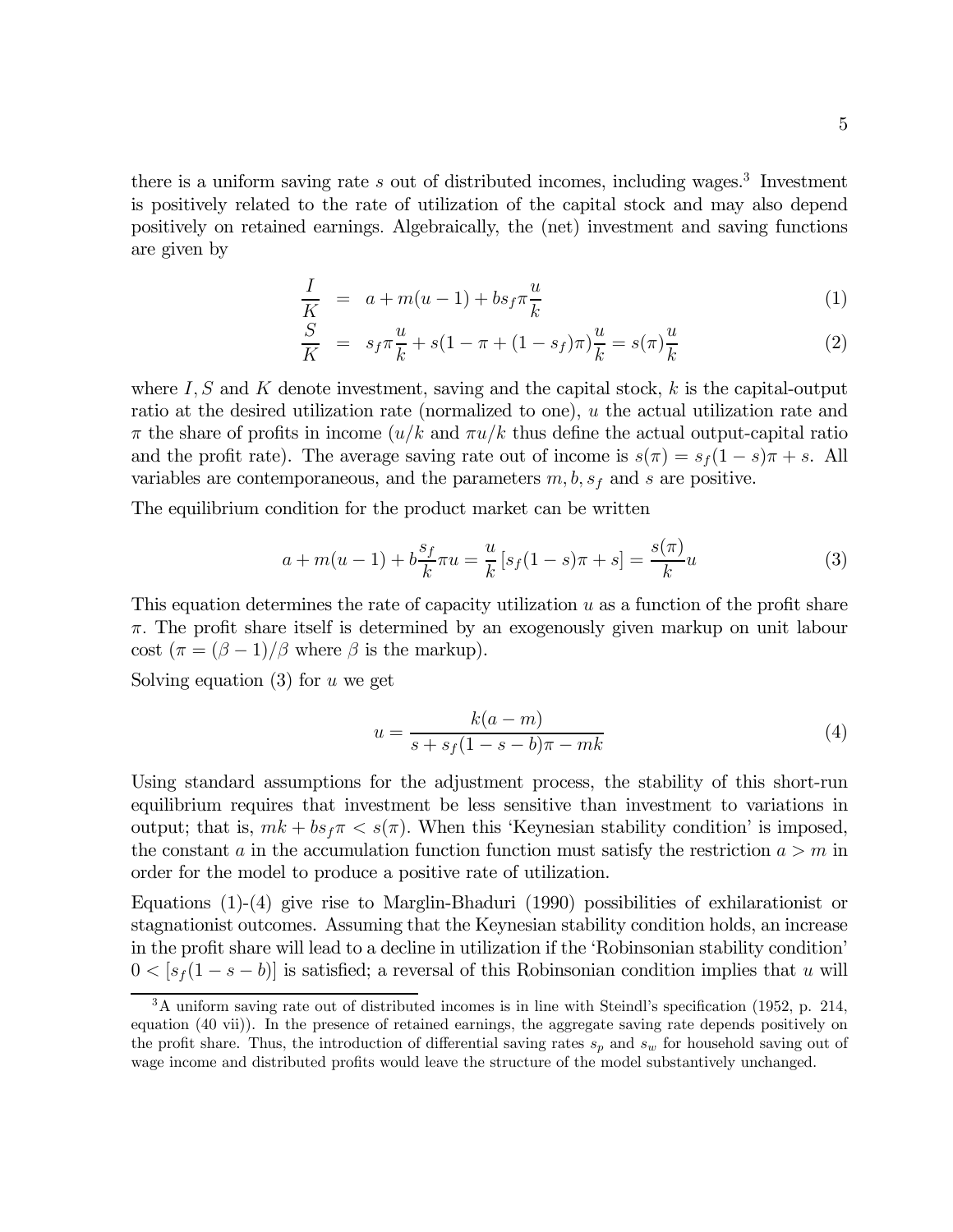rise with  $\pi$  and thus will fall with increases in the real wage.<sup>4</sup> The effects on growth are ambiguous. Differentiating  $g = \frac{s(\pi)}{k} u(\pi)$  with respect to  $\pi$ , we get

$$
\frac{\partial g}{\partial \pi} = \frac{u}{k} \left[ s(\pi) \frac{-s_f(1-s-b)}{s + s_f(1-s-b)\pi - mk} + s_f(1-s) \right]
$$

$$
= \frac{us_f}{k} \frac{sb - (1-s)mk}{s + s_f(1-s-b)\pi - mk}
$$

Hence, if both the Keynesian short-run stability condition and the Robinsonian stability condition are met, an increase in the profit share will have a negative impact on growth if

$$
sb < (1-s)m k.
$$

This ambiguous conclusion mirrors the results in Steindl (1952). Thus, Steindl (1952, p. 224) finds that a rise in the markup depresses growth if the direct effect of the profit share on investment is small relative to the effect of utilization on investment, a condition which is similar to the condition above.

Overall, a linear model with a constant term in the investment function and parameter restrictions that ensure Keynesian and Robinsonian stability might appear to capture the spirit of Steindl's argument. It is not surprising therefore that following early contributions by Rowthorn (1981) and Dutt (1984) and subsequent work by, among others, Taylor (1985), Sawyer (1985) and Marglin and Bhaduri (1990), a model along these lines has become the standard formalization of the Kalecki-Steindl theory.

The rest of this section examines the relation between the standard model and Steindl's (1952) formalization in greater detail. Readers with no interest in this relation may skip directly to section 3.

#### 2.2 The 1952 argument

Steindl's formal model of an economy with variable utilization (1952, pp. 211-228) is cast in terms of mixed difference-differential equations. The key investment equation (equation (39), p. 213) can be written

$$
I_{t+\theta} = \gamma \dot{C}_t + q(C_t - g_0 K_t) + m(kY_t - u_0 K_t)
$$
\n(5)

where  $\theta$  is a discrete investment lag, k is the ratio of the stock of capital to productive capacity and  $u_0$  the desired utilization rate; the impact of financing conditions are captured by the retained earnings  $\dot{C}$  and the stock of "entrepreneurs' capital"  $C$ ;  $g_0$  is the inverse

<sup>&</sup>lt;sup>4</sup>Although logically possible and used in some models, the condition for Robinsonian instability seems implausible: empirical evidence suggests that the impact effect of changes in real wages falls mainly on consumption, rather than investment.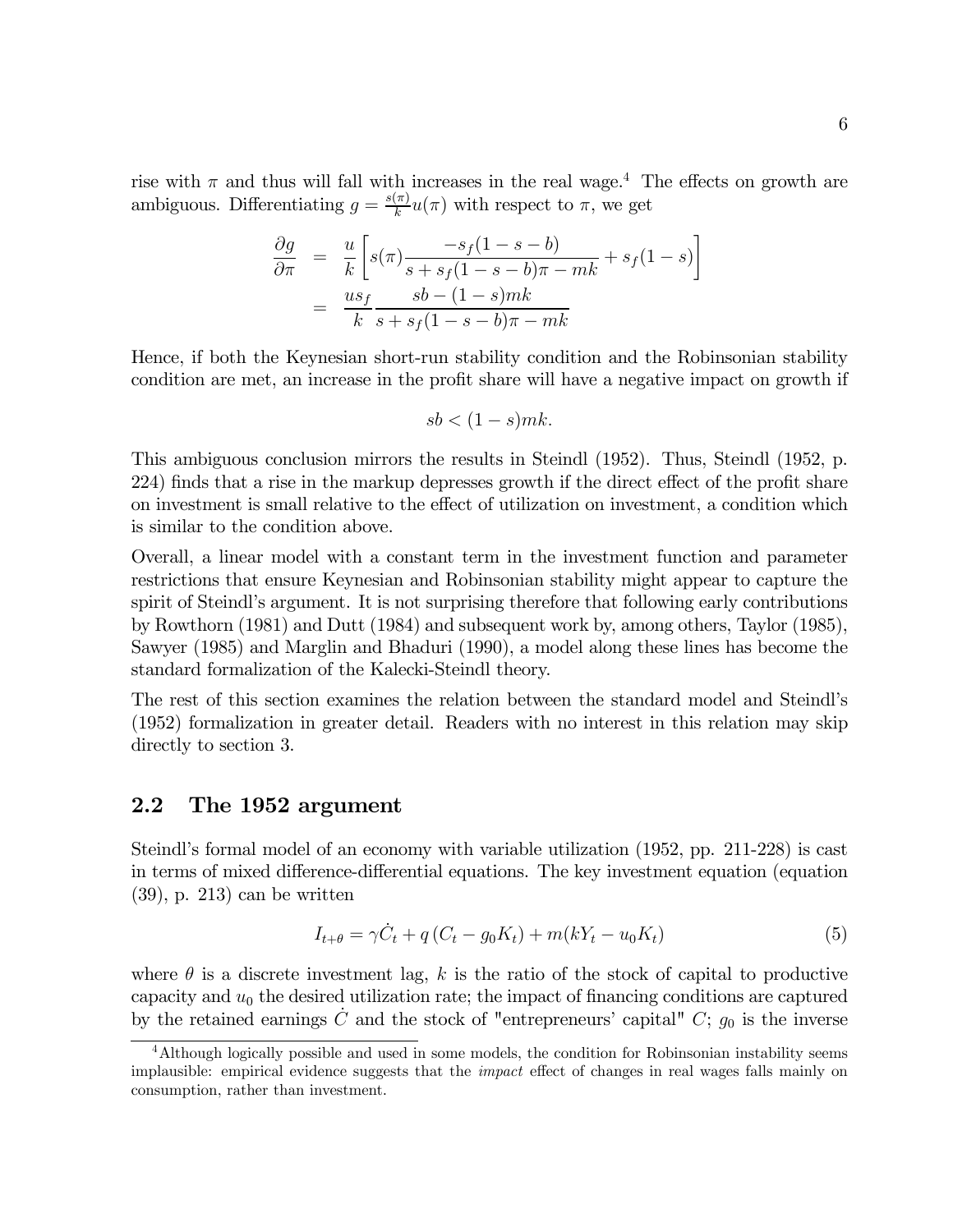of the desired gearing ratio; a dot over a variable is used to denote a rate of change (i.e.  $\dot{x} = \frac{dx}{dt}$  and the parameters  $\gamma$ , q and m are all positive.<sup>5</sup> Using assumptions similar those of the standard model concerning the determination of retained earnings and personal saving, Steindl derives a dynamic equation for the evolution of the capital stock,

$$
\ddot{K}_{t+\theta} - L\ddot{K}_t + M\dot{K}_t + NK_t = 0
$$
\n<sup>(6)</sup>

where the composite parameters  $L, M$  and N can be expressed in terms of the underlying parameters from the functions describing investment and saving.

To solve equation (6), Steindl assumes that the equation represents "a long-run model of moving averages" (p. 227) and that long-run movements may plausibly be described by exponential trends determined by the real roots of (6). Thus, implicitly it is assumed that the initial conditions (i.e. the trajectory of the system over a time interval corresponding to the discrete lag  $\theta$ ) can be written

$$
K(t) = \sum c_i \exp \rho_i t \tag{7}
$$

where the  $c_i$  's are constants and the  $\rho_i$  's represent the real roots of the characteristic equation

$$
\rho^2 \exp(\theta \rho) - L\rho^2 + M\rho + N = 0 \tag{8}
$$

Given these initial conditions, the full solution to equation (6) also takes the form (7).

The next step is to find the real roots of (8). It turns out that in order to get any positive roots, additional restrictions on the parameter values have to be introduced. These restrictions reverse the Keynesian stability condition in the standard model. Thus using the notation of the standard model, Steindl's necessary condition for positive roots (p. 219) is that

$$
\frac{mk + b\pi s_f}{s(\pi)} > 1
$$

which is the condition for Keynesian *instability* in the standard model.

Assuming that positive roots exist, the equation will have three real roots and the movements of the capital stock can be described by

$$
K(t) = c_1 e^{\rho_1 t} + c_2 e^{\rho_2 t} + c_3 e^{\rho_3 t}
$$

where  $\rho_1 < 0 < \rho_2 < \rho_3$ . Asymptotically, the largest of the three roots dominates the movements in  $K$  and, Steindl concludes, the capital stock must therefore grow asymptotically at the high rate  $\rho_3$ .<sup>6</sup>

<sup>&</sup>lt;sup>5</sup>Steindl (1952, p. 213) uses Z rather than the standard notation K to denote the capital stock.

<sup>6</sup>Steindl (incorrectly) suggests that it is the root which is largest in absolute value that will dominate. No harm is done, however, since the large root  $\rho_3$  happens to be the largest in absolute value. The analysis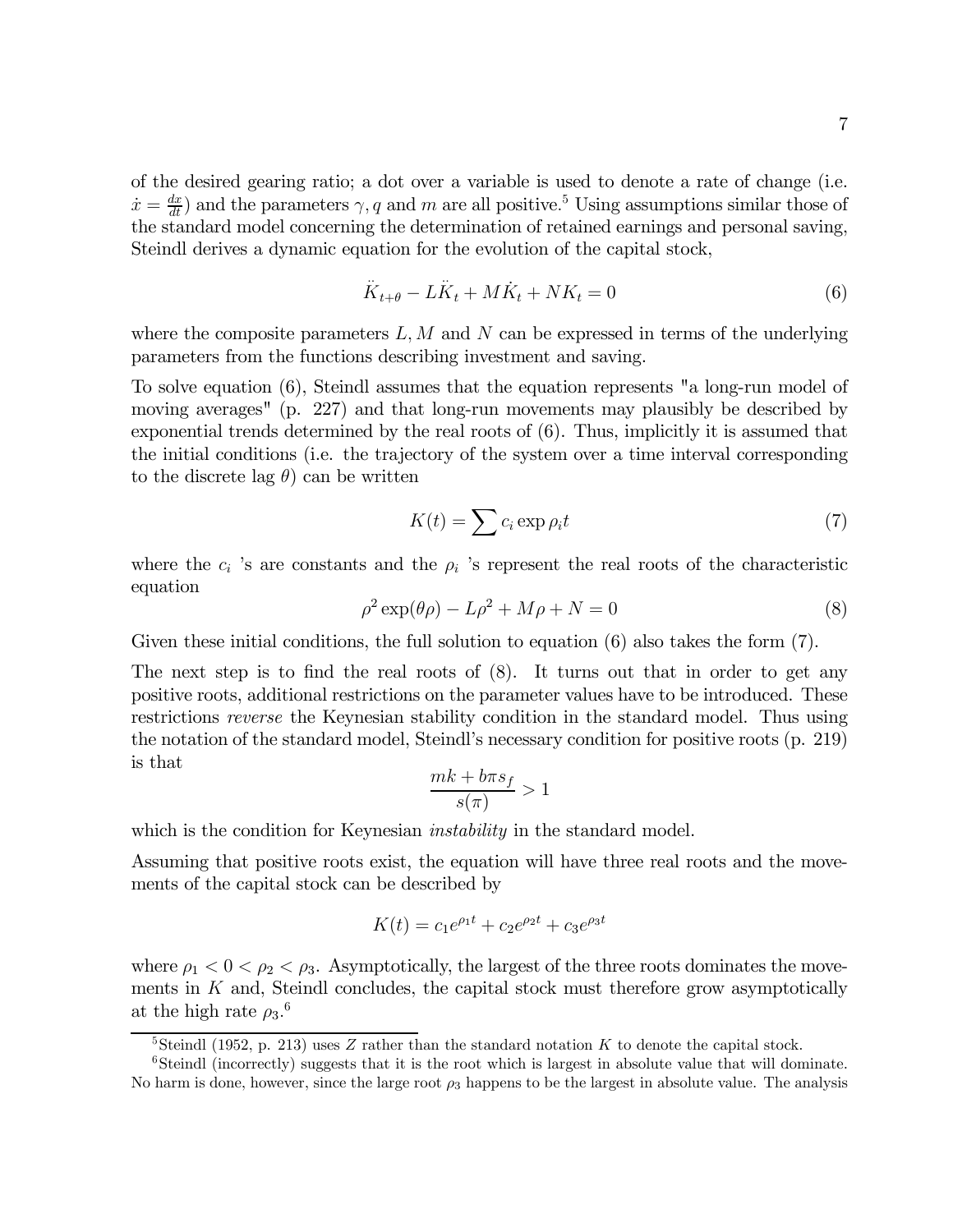The comparative statics of the steady growth path associated with  $\rho_3$  can now be examined. From a Steindlian perspective, the effects of increasing oligopolization are particularly interesting. Increasing ologopolization is associated with an upward shift of the profit function (that is, the markup).<sup>7</sup> This shift, Steindl finds, produces a decline in the rate of growth, as long as the expansionary financial effects on investment (represented by the parameters  $\gamma$  and q in equation (5)) are weak relative to the effect of utilization (represented by  $mk$  in equation (5)). This condition seems plausible, and the results are strengthened if the rise in the degree of monopoly also leads to increased fears of excess capacity in the industry and a corresponding increase in the desired utilization rate  $u_0$ .<sup>8</sup> Thus, the model appears to support Steindl's central conclusion:

On the basis of the present model it is thus possible to demonstrate that the development of monopoly may bring about a decline in the rate of growth of capital. I believe that this is, in fact, the main explanation of the decline in the rate of growth which has been going on in the United States from the end of the last century. (p. 225)

Unfortunately, the empirical application of the model raises difficulties, and Steindl is refreshingly forthright and clear about these difficulties He points out that "if plausible values are given to the structural coefficients ... then it appears that the limiting rate of growth thus obtained is very big" (p. 226). This problem is serious since it implies that it "is difficult to explain, on the basis of my model, moderate rates of growth, such as has been observed in the history of capitalism" and "either the model requires modifications in important respects in order to be realistic, or else, it follows that an exponential trend in the strict mathematical sense is not a proper description of long-run growth" (p. 226).

<sup>(</sup>p. 220) is slightly flawed also by a failure to realize that the capital stock will be declining from some point onwards (and reach zero in finite time) if the coefficient  $c_3$  associated with the dominant root is negative. Meaningful non-negative solutions for the long-run capital stock require that the initial conditions are such that  $c_3 > 0$  (or, alternatively, such that either  $c_2 > c_3 = 0$  or  $c_1 > c_2 = c_3 = 0$ ); implicitly, Steindl's analysis presumes that  $c_3 > 0$ .

Note finally that although the stability analysis is conditional on very restrictive assumptions concerning the initial conditions, it is not quite correct, as suggested by Dutt (1995, p. 17), that Steindl "does not discuss the dynamic properties of his model" but "only the limiting (or equilibrium) state of the economy".

<sup>7</sup>Steindl included overhead cost and, assuming that these costs are proportional to the capital stock, the profit function links the profit share to the markup and the rate of utilisation.

<sup>8</sup>This second mechanism - introduced partly, perhaps, to get around the ambiguity of the direct effect of changes in the profit share - seems doubtful. If anything, one might expect a decline in desired utilization following an increase in oligolization: excess capacity may serve as a deterrent to new entry and the higher the mark-up, the more excess capacity may be required to deter entry. This type of argument is used in a formal model of growth and cycles by Skott (1989a).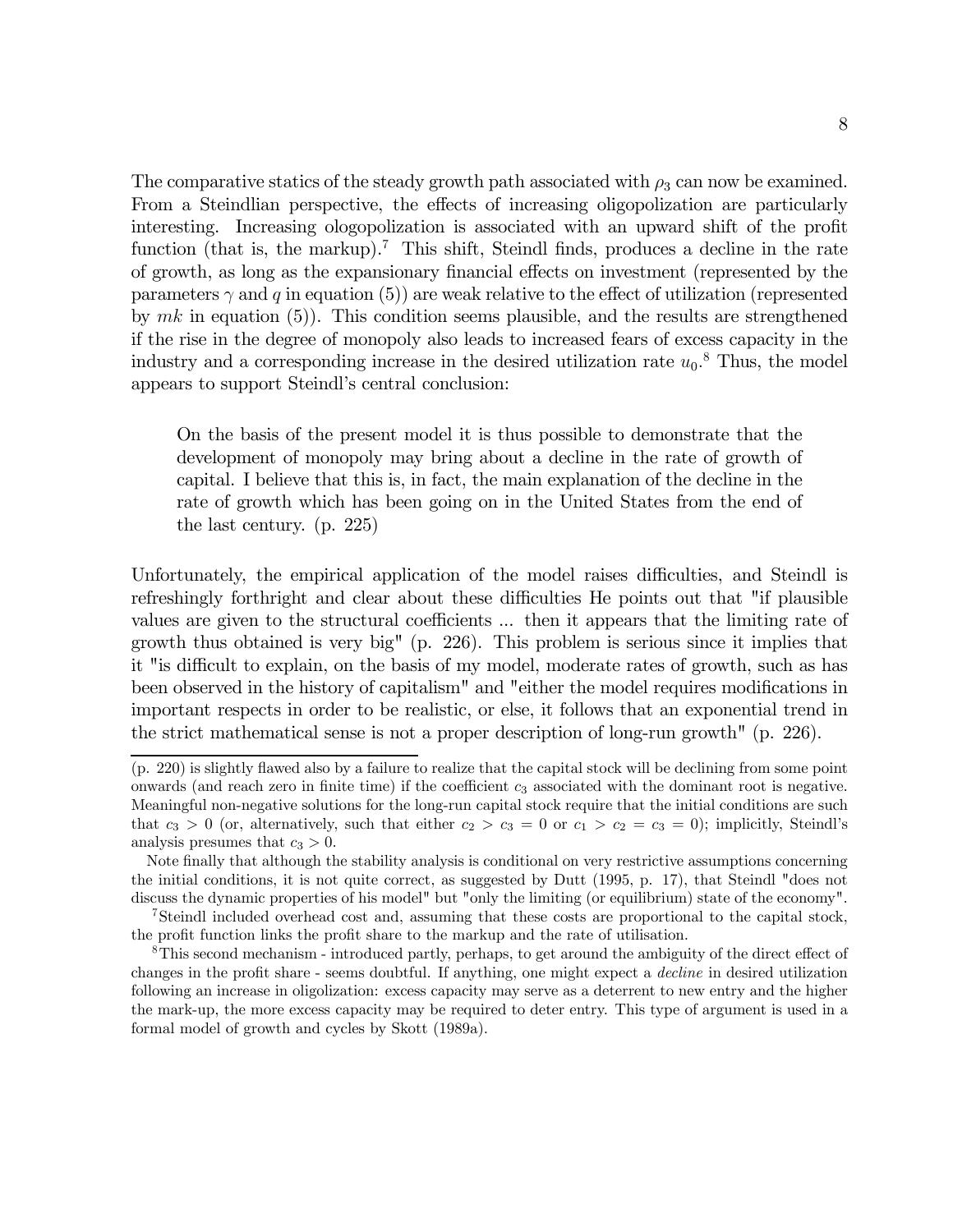#### 2.3 A simplified 1952 model

The complex nature of mixed systems of differential equations with discrete lags makes it difficult to ascertain the reasons for this empirical anomaly in the model. The reasons become clearer if one considers a simplified version of the model in a discrete-time setting. Thus, let

$$
I_{t+1} = m(kY_t - K_t) \tag{9}
$$

where (to simplify notation) the desired utilization rate has been normalized to unity and  $k$  is the capital-output ratio at the desired rate of capital utilization. Aside from the switch to a pure discrete-time system, equation (9) differs from (5) by leaving out the effects of retained earnings and the gearing ratio on accumulation. These effects, it may be recalled, were assumed small relative to the effects of the utilization rate, and it simplifies matters to leave them out altogether.

Combining equation  $(9)$  with (a discrete—time version of) the saving function  $(2)$ , the equilibrium condition  $I = S$  implies that

$$
\frac{I_t}{K_t} = m \frac{K_{t-1}}{K_t} (u_{t-1} - 1) = m \frac{1}{1 + \frac{s(\pi)}{k} u_{t-1}} (u_{t-1} - 1) = s(\pi) \frac{Y_t}{K_t} = \frac{s(\pi)}{k} u_t = \frac{S_t}{K_t}
$$

or

$$
u_t = \frac{mk}{s(\pi)} \left( \frac{u_{t-1} - 1}{1 + \frac{s(\pi)}{k} u_{t-1}} \right) \tag{10}
$$

where  $u_t = kY_t/K_t$  is the actual rate of utilization. It is readily seen (see Appendix A) that generically this difference equation has either no stationary point or two stationary points. Furthermore, the existence of stationary points requires (as a necessary condition), that

$$
\frac{mk}{s(\pi)} > 1
$$

In the case with two stationary points, the high equilibrium is locally stable; the low is unstable. Qualitatively, these conclusions mirror Steindl's results: positive steady growth rates require that the ratio of  $mk$  to the average saving rate is sufficiently high.

The outcome is illustrated in figure 1 which uses the parameter values  $m = 0.2, k = 1$  $2, s(\pi)=0.1$ . Using (10) and figure 1, it is readily seen that a rise in the saving rate  $s(\pi)$ (associated with an increase in profit share) generates a shift in the expression on the right hand side of (10) and a decline of the stable solution for u. The growth rate  $su/k$  also suffers. To see this, note that the growth rate can be written

$$
g = \frac{s(\pi)u}{k} = m(\frac{\frac{s(\pi)u}{s(\pi)} - 1}{1 + \frac{s(\pi)}{k}u}) = m(\frac{\frac{gk}{s(\pi)} - 1}{1 + g})
$$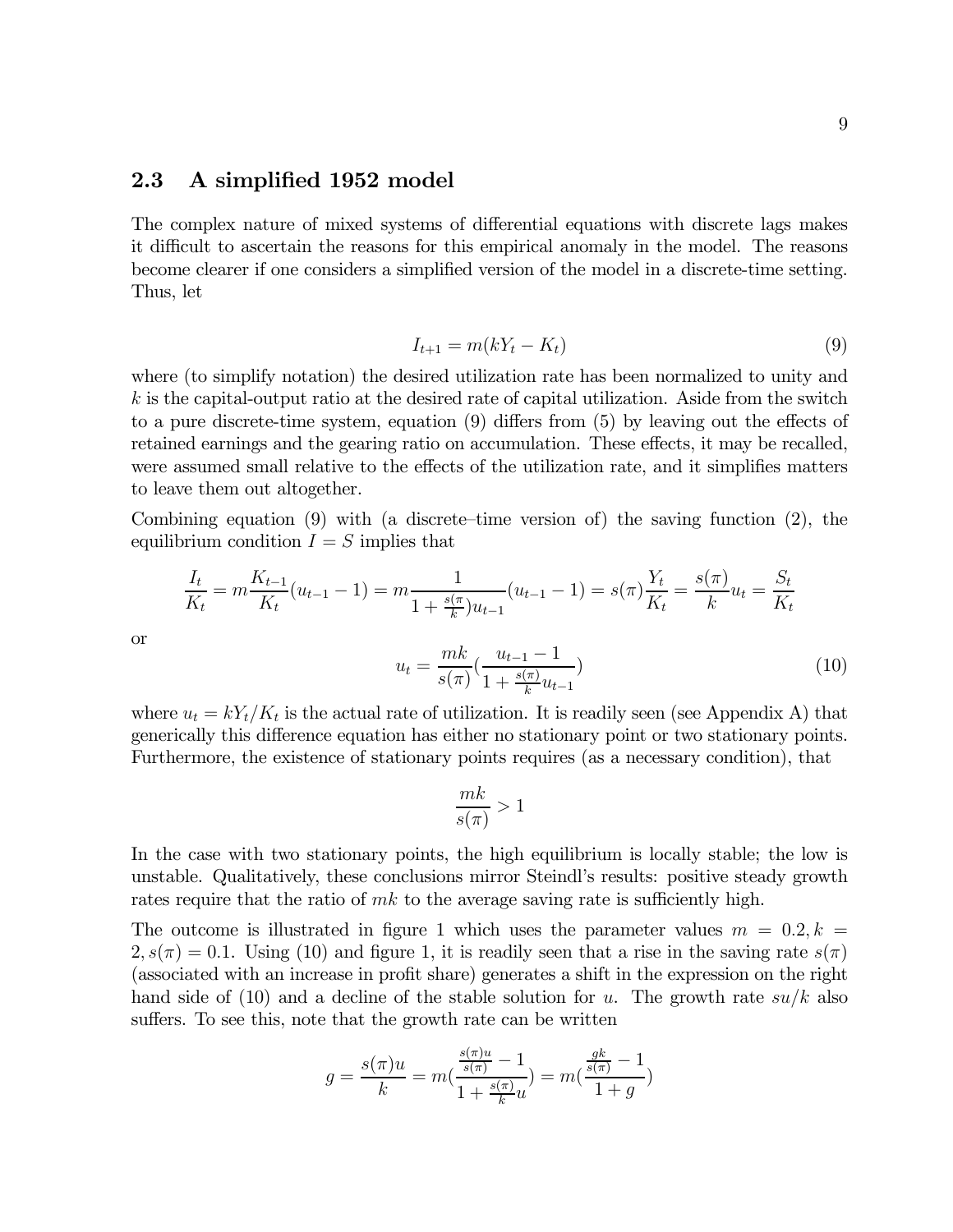

Figure 1: The two stationary solutions

The existence of two solutions for the utilization rate implies that this equation in g will also have two solutions; graphically the picture is similar to figure 1. The expression on the extreme right hand side of the equation is decreasing in  $s(\pi)$ , and it follows that a rise in  $s(\pi)$  leads to a decline in the high solution for q.

The stability of the high solutions for u and g may suggest that these, rather than the low and unstable solutions, are the relevant ones. This indeed is the reasoning that guided Steindl's analysis. But consider the special case where the sensitivity  $m$  of investment to changes in utilization goes to infinity. The stable solution goes to infinity as  $m \to \infty$  and we get a unique, unstable u solution:  $u* = 1$ . For finite values of m, a high and locally stable solution may exist, but Steindl's problem re-emerges in this simplified setup: for plausible parameter values, the high solution becomes unreasonably high and, as a corollary, the growth rate also becomes too high.<sup>9</sup>

The reason for this problem is transparent in the simplified version. The stable equilibrium owes its existence to the non-linearity on the right hand side of (10). This non-linearity is quite weak, especially for realistic, small values of  $s(\pi)$ . Hence, the high equilibrium value necessarily becomes large. In figure 1, for instance, the high equilibrium yields a utilization rate of over 58, with desired utilization normalized at unity. Since it is hard

<sup>9</sup>Dutt (1995) also obtains two steady-state equilibria for some parameter values in his formalization for Steindl's theory. Again, the low equilibrium is unstable while the high is stable. Dutt does not comment explicitly on the plausibility of the high equilibrium but notes (p. 28, n.7) that "the model will cease to apply" if the economy hits the full capacity constraint.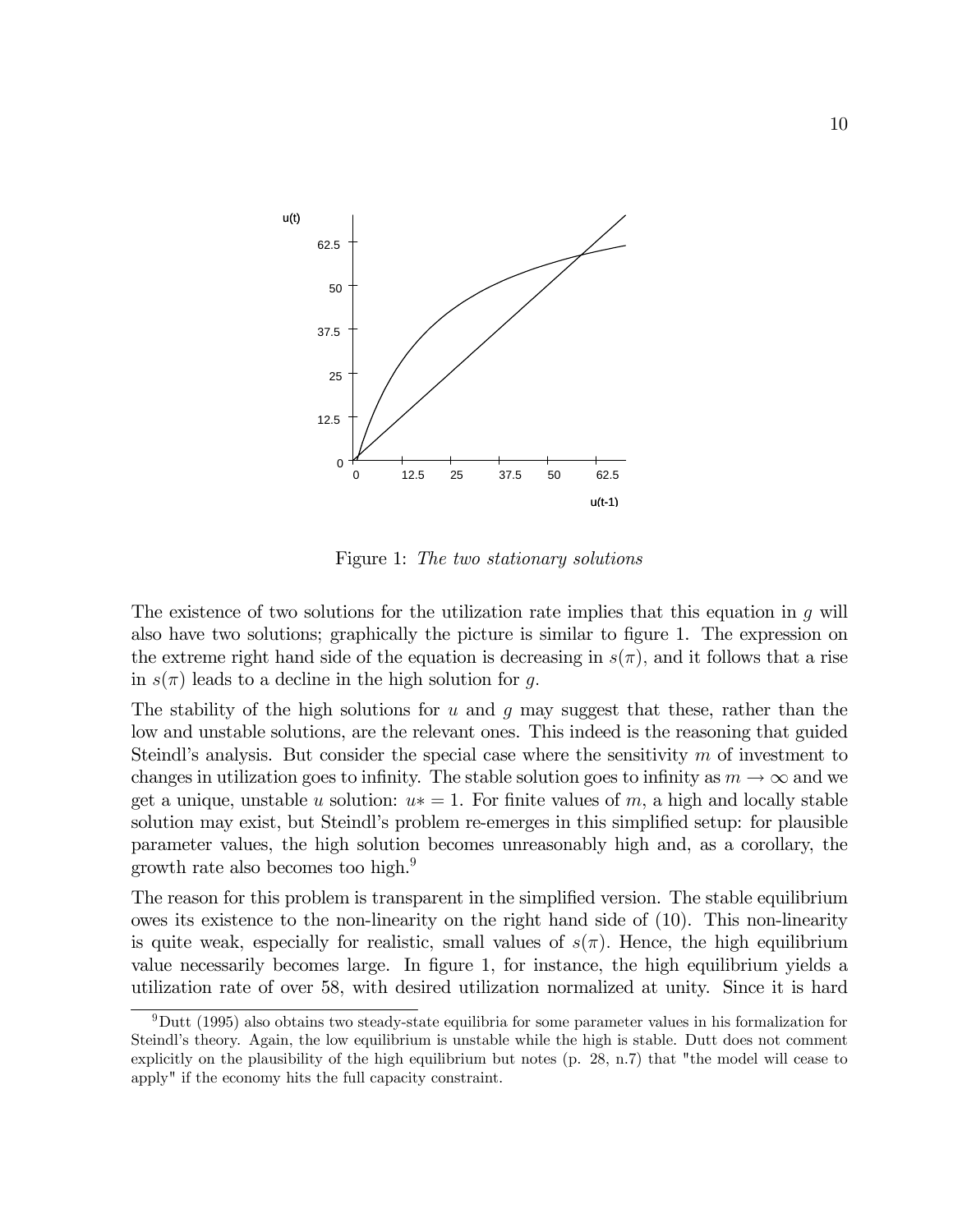to envisage an economy that experiences steady growth with utilization significantly above the desired rate, these observations indicate the empirical and theoretical irrelevance of the high solution.

In support of this conclusion, it should be noted that the economic logic behind the specific non-linearity in equation (10) is difficult to justify. It arises because the investment function (9) imposes a lag: it is investment at time  $t + 1$  rather than at time t that is determined in period  $t$ . The existence of this lag may be reasonable, but it would seem plausible to suppose that firms take into account expected changes in output as well as the changes in the capital stock that are already in the pipeline when they form their investment plans. Thus, we may want to respecify the investment function as

$$
I_{t+1} = g_{t+1}^e K_{t+1}^e + m(kY_{t+1}^e - K_{t+1}^e) \label{eq:1}
$$

or

$$
\frac{I_{t+1}}{K_{t+1}^e}=g_{t+1}^e+m(\frac{kY_{t+1}^e}{K_{t+1}^e}-1)
$$

where  $g_{t+1}^e$  is the expected growth rate of demand between periods  $t + 1$  and  $t + 2$  (when period- $(t + 1)$  investment enters service as part of the productive capital stock) and where  $K_{t+1}^e$  and  $Y_{t+1}^e$  denote the expected values of the capital stock and the level of output in period  $t+1$ .

The specification in (9) is obtained as a special case when firms expect both output and the capital stock to remain unchanged so that  $K_{t+1}^e = K_t, Y_{t+1}^e = Y_t, g^e = 0$ . Changes in the capital stock, however, have already been planned by past - and known - investment decisions. Thus, the capital stock at time  $t + 1$  should also be known and  $K_{t+1}^e = K_{t+1} = K_t(1 + \frac{I_t}{K_t}) = K_t(1 + \frac{s(\pi)}{k}u_t)$ . The assumption of static output expectations seems questionable, too, in a long-run model with positive growth rates. It would seem more reasonable to suppose that the expected output growth between period  $t$  and period  $t + 1$  is positively related to actual growth in output between periods  $t - 1$  and  $t$ .<sup>10</sup> Since output at period t is proportional to investment in period  $t (I_t = s(\pi)Y_t)$ , the growth rate between periods  $t-1$  and  $t$ , in turn, will be positively dependent on the accumulation rate  $I_t/K_t$ . Combining these observations, the rate of accumulation may be determined by

$$
\frac{I_{t+1}}{K_{t+1}} = g_{t+1}^e + m(u_t \frac{1 + g_t^e}{1 + \frac{s(\pi)}{k} u_t} - 1)
$$

$$
g_t^e = f(\frac{s(\pi)}{k} u_t, z)
$$

where  $z$  captures other influences on expected output growth. If, as a simple benchmark,  $f(\frac{s(\pi)}{k}u, z) = \frac{s(\pi)}{k}u$  and the growth rates further into the future - between  $t + 1$  and  $t + 2$  -

<sup>&</sup>lt;sup>10</sup>Other factors, including output movements before period  $t-1$  may influence expectations, too. These complications are irrelevant for present purposes.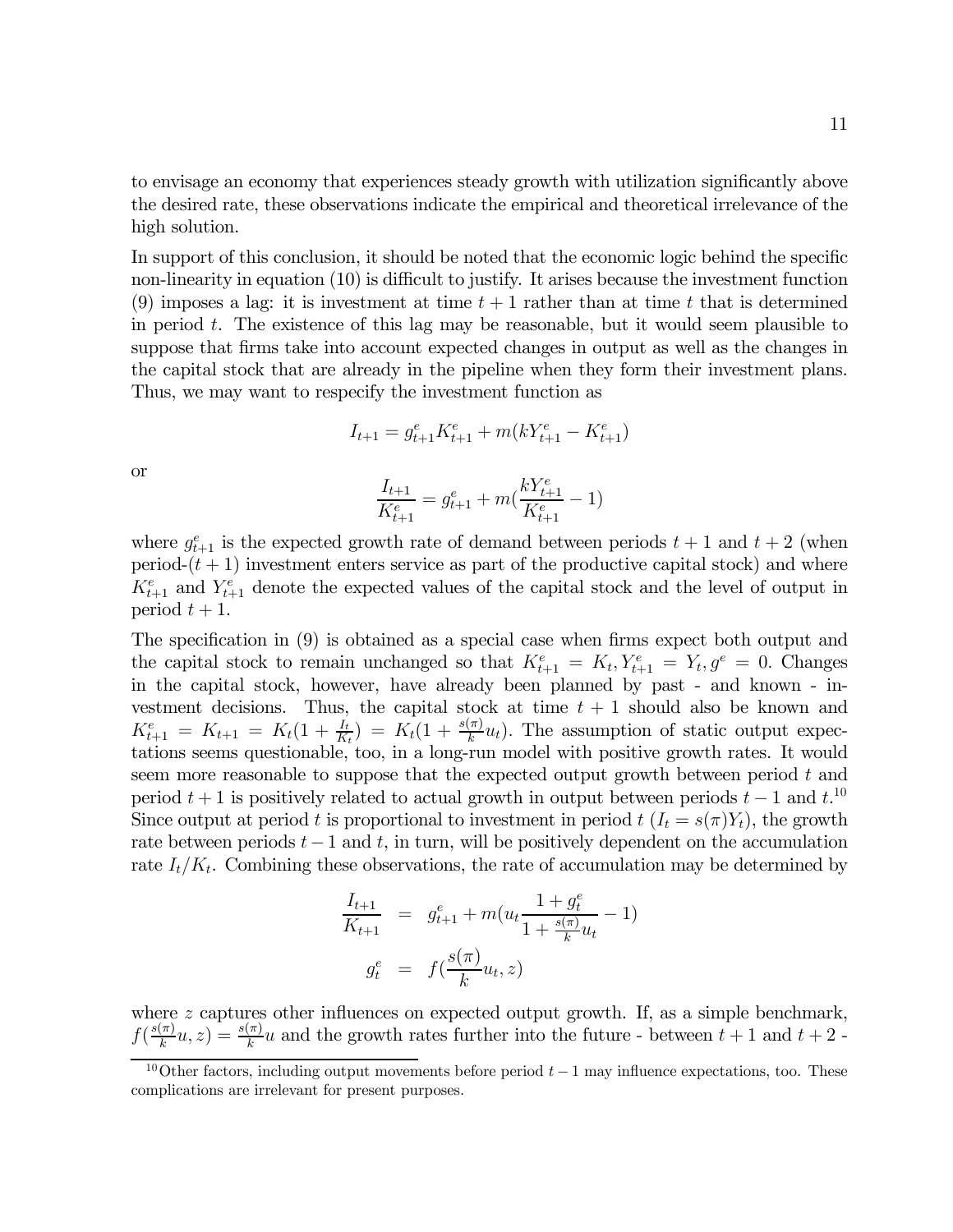are treated as a constant, we have  $g_{t+1}^e = a$  and

$$
\frac{I_{t+1}}{K_{t+1}} = a + m(u_t - 1) \tag{11}
$$

Using the specification (11), the equilibrium condition  $I = S$  yields

$$
u_t = \frac{k}{s(\pi)}[a + m(u_{t-1} - 1)]
$$
\n(12)

The non-linearity now is gone and there is a unique stationary solution. If we impose Steindl's parameter restriction,  $mk > s(\pi)$ , this solution is unstable, and an increase in the saving rate raises the equilibrium solutions for both utilization and the growth rate.

The assumptions underlying (11) are, we would argue, at least as plausible as the ones underlying (10). Of course, one may reject both sets of simplifying assumptions. In a more general specification, however,  $u_t$  may become either convex or concave in  $u_{t-1}$ . Convexity - which may arise when  $(1+g_t^e)/(1+I_t/K_t)$  is increasing in  $u_t$  - seems as likely as concavity and convexity rules out a high and locally stable solution.

These conclusions (the irrelevance of the high equilibrium and the instability of the low solution) may seem at odds with the general tenor of Steindl's argument. His vision of longterm stagnation would appear to require a stable equilibrium with slow growth and/or high unemployment. In order to achieve this outcome, the sensitivity of investment to variations in utilization needs to be reduced. Indeed, this is what happens through the back door at the high equilibrium in the non-linear case depicted in figure 1: a first-order Taylor approximation of the reduced-form relation between the rate of accumulation and the lagged value of the utilization rate around the high equilibrium has a positive constant and a small coefficient on utilization. As a result, the Keynesian stability condition is satisfied at the high solution.

Having rejected Steindl's high solution, a unique and stable steady-growth solution can be obtained by using (11) instead of (10). All that is required is a reversal of the parameter restriction  $mk/s(\pi) > 1$ . Moreover, using  $a \approx s(\pi)/k$ , it is possible to ensure that the steady-growth value of the utilization rate will be in the neighbourhood of one, thus avoiding the anomaly of excessive utilization and growth rates. The lag in the investment function, finally, is of no real importance in the stable case; the long-run results would be the same with a contemporaneous formulation.

Putting together these conclusions, our analysis of the weaknesses of Steindl's own formalization lead us, it might seem, to the simple and transparent formulation of the standard model.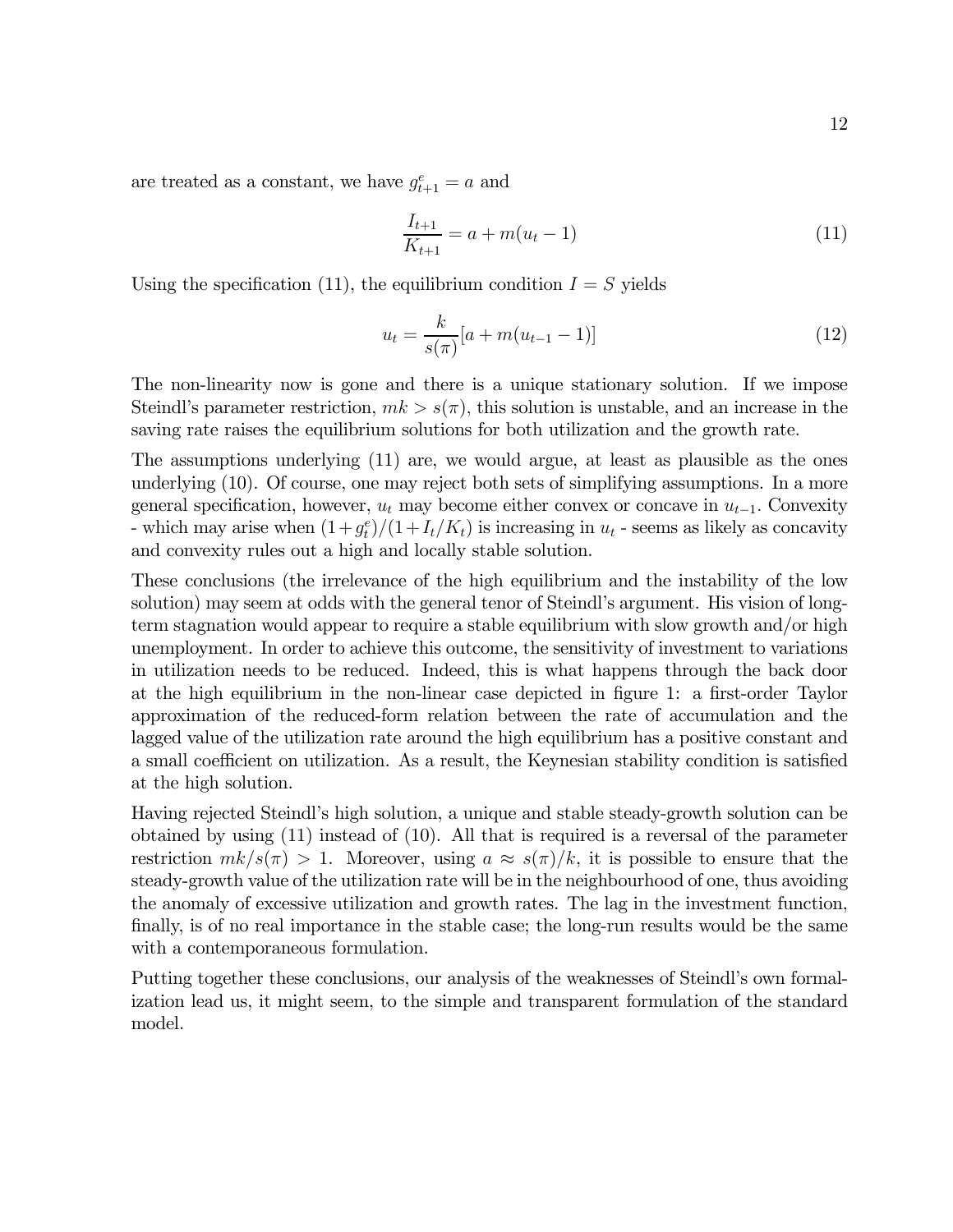## 3 A core model of the product market

#### 3.1 Two shortcomings

Although the standard model replicates key Steindlian conclusions, its assumptions violate Steindl's verbal argument in some respects. Two areas of conflict seem particularly prominent.

The first area concerns the specification of the accumulation function. The standard model assumes that the long-run sensitivity of investment to changes in utilization is small and that the constant term is positive. This imposition of the Keynesian stability condition on the long-run investment and saving functions contradicts Steindl's (1952, p. 219) own parameter restrictions. Moreover, both his graphical illustration on p. 128 and his formal specification on p. 214 clearly show that he expected negative accumulation rates for low values of the utilization rate, contrary to the investment function in the standard model.

Steindl's verbal argument is also in line with this conclusion. On p. 123, for instance, he argues that "[i]f the entrepreneur finds himself with more excess capacity than he wants to hold ... he will be strongly discouraged from undertaking any expansion. This discouragement will be even stronger if he knows that such an unusual degree of excess capacity is fairly general in his industry". The destabilizing implications of this argument are clearly stated (p. 123): "The individual entrepreneur may think that by reducing investment he will cure his excess capacity, but in fact for industry as a whole this strategy has only the effect of making excess capacity even greater". Similar statements about the cumulative process arising from the interaction between investment and utilization can be found throughout chapters 9-10 (e.g. p. 115 and p. 135-137), and in chapter 12 (p. 174-5) Steindl goes out of his way to argue that "a cumulative process, with the trend rate of accumulation decreasing more and more" was avoided in the late 19th and early 20th centuries only because "the fall in the profit rate was largely compensated by the cheapening of the terms on which share finance could be obtained".

As pointed out in sections 2.2-2.3, Steindl's own long-run analysis focused on the properties of a questionable steady-growth solution with implausibly high values for the rates of growth and capacity utilization. But this weakness in his formal analysis hardly justifies attributing to him a view of accumulation that he clearly did not hold.

Disregarding questions of exegetical accuracy, the specification of the accumulation function in the standard model seems questionable. There are two separate but closely related issues. The relative insensitivity of investment, first, is plausible in the short run. But a weak impact effect of a change in utilization on investment (which is required for the stability of the short-run Keynesian equilibrium) does not guarantee that the long-term effects of a sustained increase in utilization will be weak, too. Thus, the standard model can be criticized because of its implausible extension to the long run of a restriction - the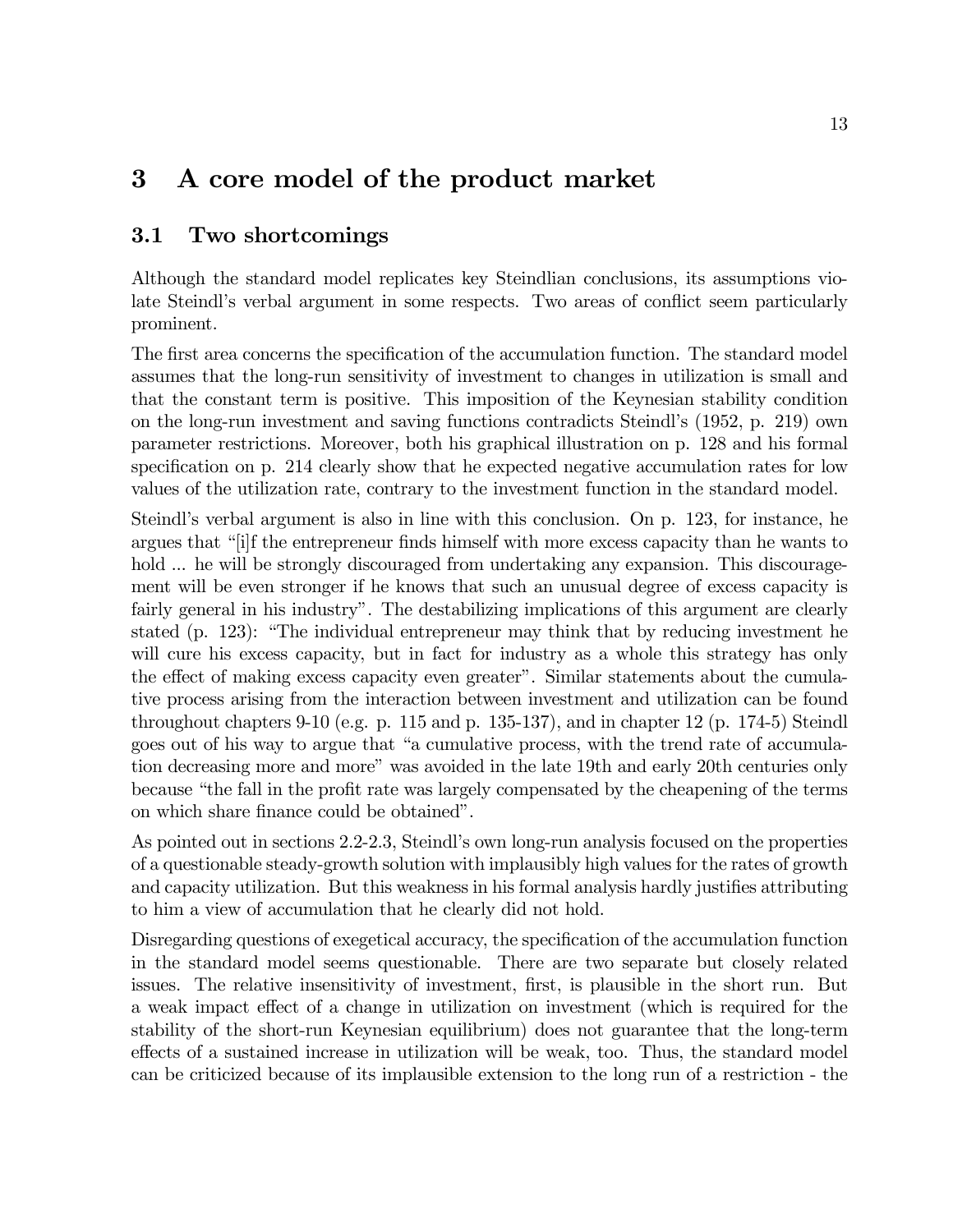insensitivity of investment to fluctuations in the utilization rate - that is perfectly reasonable for the short run.<sup>11</sup> Second, like Steindl, we find it hard to conceive of a steady growth path where firms are content to accumulate at a constant rate if, along this path, they have significantly more (or less) excess capacity than they desire. Thus, if the desired rate of utilization were constant, the long-run accumulation function should be infinitely elastic at this desired rate. Managerial constraints or other bottlenecks may make it difficult or costly to expand at high rates and the desired utilization rate, consequently, may not be constant. Instead, it may depend, inter alia, on the share of profits and the rate of accumulation. This complication may modify the analysis and affect some conclusions. Within the relevant range of steady-growth solutions for the rates of accumulation and utilization, however, we find it implausible to assume that the long-run accumulation function will be anything but highly elastic with respect to the rate of utilization.<sup>12</sup>

The second area of conflict between the standard model and Steindl's analysis concerns the determination of the markup. In his verbal discussion Steindl devoted a lot of attention to the influence of demand on the markup. He did not succeed, however, in developing a formal model which incorporated the possibility of adjustments in both the profit margin and the rate of utilization. Instead, he set up two distinct models: one with constant utilization and a flexible profit function (that is, a flexible markup) and the other with variable utilization rates but a fixed markup. He considered neither of these models fully satisfactory: the first was deficient since "the underlying hypothesis of a prompt re-establishment of a given degree of utilisation is not realistic" but the second was not realistic either since "in reality there may be some adjustment of the profit function" (p. 211). Thus, "the actual behaviour of the system will probably be somewhere in between the two extreme cases"  $(p.212)$ . These concerns are reiterated in Steindl's comments on the results of the second model (p. 228):

The profit function which I assumed constant in my long run model should not really be so. In reality there will be a certain elasticity of the profit margins, that

 $11$ Steindl's original specification is preferable in this respect. Although he viewed the long-run accumulation rate as being highly sensitive to variations in utilization, this high sensitivity did not apply to the short run. In his formal model, investment at time t is determined by utilization at time  $t - \theta$ . Thus, investment is predetermined at any moment, and the impact effect of changes in utilization is zero. As a result, his theory could allow investment to be highly sensitive to changes in utilization in the long run without jeopardizing *short-run* Keynesian stability.

 $12A$  large literature has developed on the long-run relation between actual and desired utilization rates. Kurz (1986) and Auerbach and Skott (1988) are among those who have insisted that actual utilization must equal desired utilization on a steady growth path; Lavoie (1995) surveys the debate.

Following Amadeo (1986), Lavoie also suggests that the equalization of actual and desired utilization can be reconciled with the long-run variability of the utilization rate: simply treat the desired rate of utilization itself as an endogenous variable whose rate of change is proportional to the difference between actual and desired utilization. As a result, the desired utilization becomes an accommodating variable that can take any value in the long run. From a logical perspective this argument is clearly correct but we find the approach unconvincing, Dutt's (1997) attempt to provide a rationale for the adjustment process notwithstanding.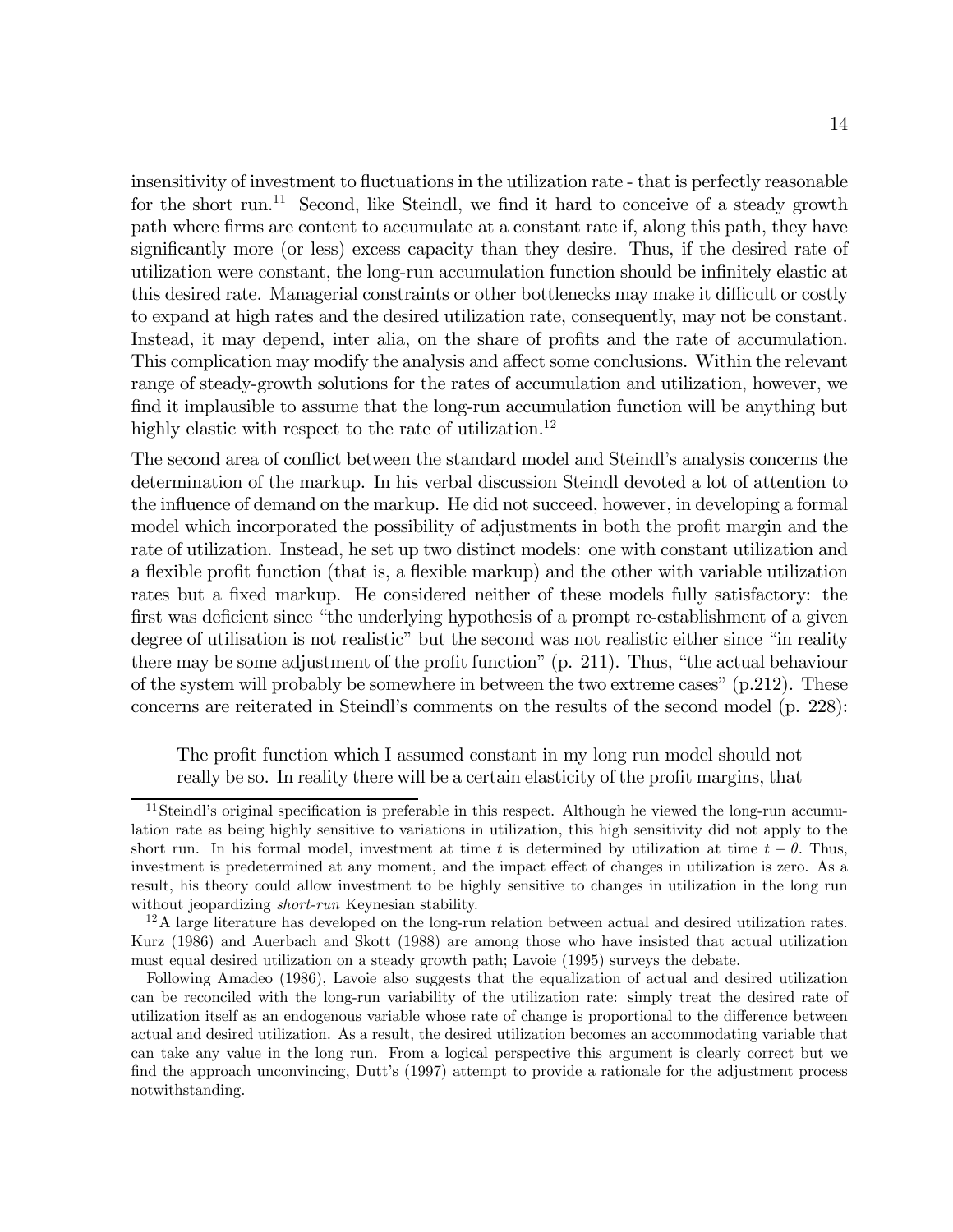is the profit function will depend on the degree of utilisation (a high utilisation shifting it upwards, and a low utilisation downwards). My mathematical model does not include this complication, and it is in this respect poorer than the verbal exposition of the theory in the earlier chapters.

The movements in the markup (which in our simple version is identical to the profit share) will be strong in competitive regimes. The transition to oligopolistic regimes weakens the adjustment mechanism, but according to Steindl a tendency remains for the markup to rise (resp. fall) when utilization is above (resp. below) the desired level.<sup>13</sup> Thus, we see no justification for assuming a fixed markup in Steindlian models of growth and stagnation.<sup>14</sup>

Of course, even if a fixed markup cannot be attributed to Steindl, one might still view this assumption as a reasonable representation of real-world pricing. It is beyond the scope of the present paper to consider this question in any detail. It should be noted, however, that at the micro level there is evidence of significant variability in prices and markups. A study by Levy et el. (1997), for instance, found that a sample of US supermarkets changed an average of 16% of their prices every week and that most of these changes were unrelated to cost changes. Thus, Steindl's model might err by attributing too little rather than too much flexibility to the markup. An alternative, Marshallian approach reverses the adjustment speeds of output and the profit margin. Using this approach, Skott (1989a, 1989b) treats the profit margin as a fast variable and output as a gradually adjusting state variable.

In the remainder of this section we address the two areas of conflict between Steindl's own analysis and the standard model. We extend the standard model by adding dynamic equations to describe induced shifts in both the markup and the accumulation function. The implications of these shifts and their interactions will be examined in subsection 3.4. First, however, the two types of dynamic adjustment are considered separately in subsections 3.2-3.3.

#### 3.2 Markup dynamics

The endogenous movements in the profit share can be captured by an expectationsaugmented price Phillips curve which relates price inflation to deviations of actual from

<sup>13</sup>The adjustment of price margins to maintain a 'normal' or desired rate of utilization can also be found in Joan Robinson's writings, e.g. Robinson (1962, p. 46): "let us suppose that competition (in the short-period sense) is sufficiently keen to keep prices at the level at which normal capacity output can be sold."

<sup>&</sup>lt;sup>14</sup>It should be noted that Steindl regarded the flexibility of the profit function is a long-run property. While unsatisfactory for long-run analysis, "the rigidity of the profit function is probably realistic for the short run model" (1952, p. 228) where the short run model is defined as one designed to explain "the ordinary business cycle".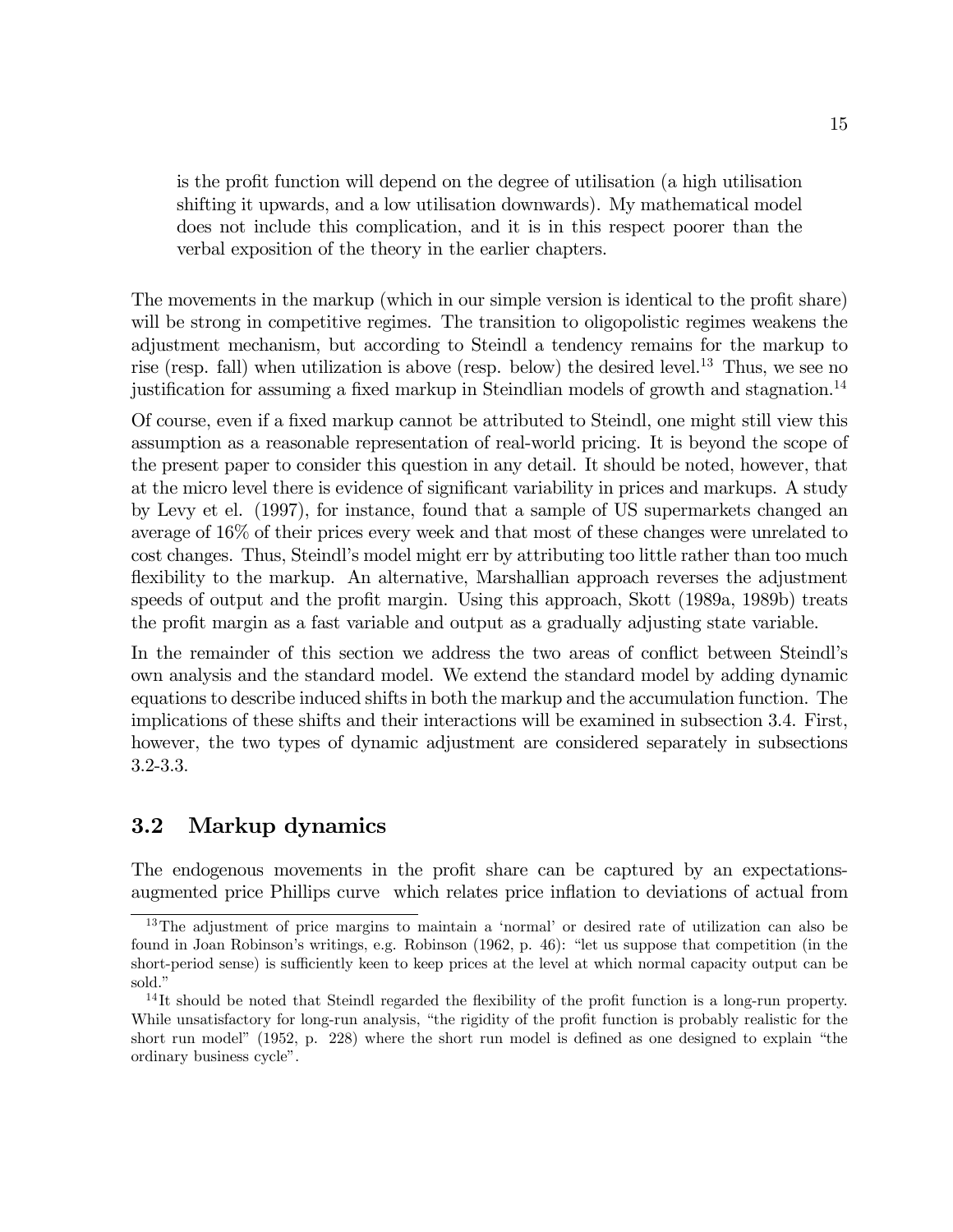desired utilization (rather than to conditions in the labour market).<sup>15</sup> Thus, let

$$
\hat{p} = f(u, \pi) + \hat{w}^e; f_u > 0, f_{\pi} \le 0, f(u, 0) > 0, f(u, 1) < 0
$$

where  $\hat{p} = \dot{p}/p$  is the rate of inflation and  $\hat{w}^e$  the expected rate of wage inflation. Utilization reflects current demand in the product market relative to firms' capacity and has a positive effect on price inflation. It is assumed that firms always aim for a profit share between zero and one (that is,  $f(u, 0) > 0, f(u, 1) < 0$  for any value of the utilization rate), and a non-positive feedback from the current profit share is included to ensure this property. We assume that the rate of wage inflation is correctly anticipated by firms  $(\hat{w}^e = \hat{w})$ . The rate of wage inflation therefore has no impact on the share of profits. As in other simple Keynesian models, moreover, aggregate demand is invariant with respect to changes in both the level and the rate of change of the money wage. Thus, for present purposes there is no need to specify a wage Phillips curve.

Using  $\hat{w}^e = \hat{w}$ , the price Phillips curve implies that

$$
\dot{\pi} = -\frac{d}{dt}(\frac{w}{p}\frac{L}{Y}) = -\frac{w}{p}\frac{L}{Y}(\hat{w} - \hat{p}) = (1 - \pi)f(u, \pi)
$$
\n(13)

Combining equation (13) with the equilibrium condition for the product market, equation (4), the result is a first-order differential equation in  $\pi$ ,<sup>16</sup>,

$$
\dot{\pi} = (1 - \pi)f(u(\pi), \pi) = \phi(\pi); \quad \phi(0) > 0; \phi(\pi) < 0 \text{ for } \bar{\pi} < \pi < 1 \tag{14}
$$

This equation has at least one locally stable stationary solution between zero and one. Uniqueness is ensured if the Robinsonian stability condition is met since in this case  $\phi'(\pi)$ 0. If the Robinsonian stability condition fails to be satisfied, the derivative of  $\phi$  cannot be unambiguously signed, and there may be multiple solutions. Even with multiple solutions, we still get convergence of the profit share to a stationary point but initial conditions will determine which one. Using (4), it follows that  $u \to u(\pi^*)$  if  $\pi \to \pi^*$ .

The comparative statics are straightforward. At a locally stable stationary point

- a marginal upward shift in the investment function (a rise in  $a$ ) leads to an increase in both  $u^*$  and  $\pi^*$ . The growth rate also increases.
- a marginal increase in the saving propensity s leads to a decline in both  $u^*$  and  $\pi^*$ , and the growth rate also suffers.

<sup>15</sup>See Flaschel and Krolzig (2002) for a general analysis of the specification and interaction of wage and price Phillips curves.

<sup>&</sup>lt;sup>16</sup>If  $f(u, \pi)$  is continuous and  $f(u, 1) < 0$ , the inequality  $\phi(\pi) = (1 - \pi)f(u, \pi) < 0$  must hold for values of  $\pi$  above some threshold  $\bar{\pi}$  (that is, for  $\bar{\pi} < \pi < 1$ ).

From a mathematical perspective this adjustment equation is similar to Lavoie's (1995, p.811) specification of changes in the 'target rate of return'.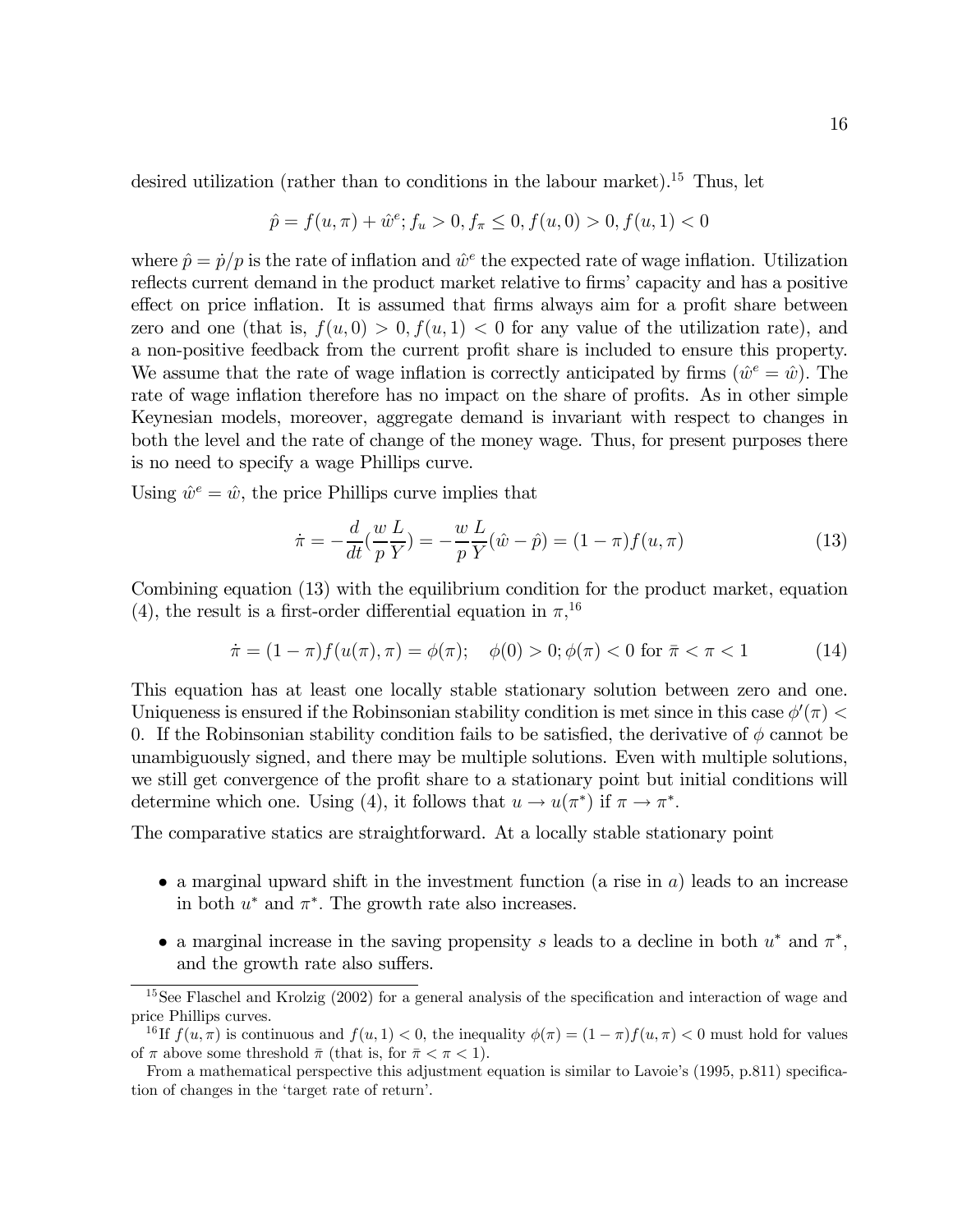• a marginal weakening of competition (an upward shift in the f-function) leads to an increase in  $\pi^*$ . Utilization falls if the Robinsonian stability condition is met, and the growth effects of weaker competition and higher profit margins are ambiguous, as in the standard model.

#### 3.3 Accumulation dynamics

The combination of a low short-run but high long-run sensitivity of investment to changes in utilization can be captured by introducing dynamic adjustments in the constant term a in the investment function. These changes in a are related to the discrepancy between actual and desired utilization but, in accordance with our discussion in section 2, we allow for the possibility that the desired rate of utilization may depend on both profitability and the growth rate. Thus, let

$$
\dot{a} = h(u, \pi, g); \quad h_1 > 0, h_2 \ge 0, h_3 \le 0 \tag{15}
$$

where  $q$  is the current rate of accumulation and desired utilization is defined implicitly by the stationarity condition,  $h(u, \pi, q)=0$ .

The formulation in (1) and (15) generalizes the approach used by, among others, Dutt (1995). Dutt takes actual accumulation  $g$  as predetermined at each moment while the desired accumulation rate is determined by utilization and profitability (as well as the gearing ratio, a variable that we have left out). The change in  $g$  is assumed proportional to the difference between desired and actual accumulation. Thus,

$$
\dot{g} = \theta(g^d(u, \pi) - g)
$$

Setting  $m = b = 0$  in the accumulation function (1), Dutt's specification emerges as a special case of equations (1) and (15).

Combining (1), (4) and (15) - and treating  $\pi$  as constant - we get a one-dimensional differential equation for the movements in 'animal spirits',

$$
\dot{a} = h(u(a, \pi), \pi, g(a, \pi)) = \psi(a)
$$

The sign of  $\psi'$  is ambiguous: both utilization and accumulation depend positively on the value of  $a$ , and the net feedback from  $a$  to the rate of change in  $a$  therefore depends on the partials  $h_u$  and  $h_g$  that describe the relative strength of the effects of u and g. In principle there could be multiple stationary points (or no stationary points), and even in the case of a unique stationary point the stability properties are undetermined. But since, as argued above, the effects of utilization are likely to be strong and the negative feedback effects from changes in the growth rate weak within the relevant range, the most likely outcome is one with a unique, unstable stationary point.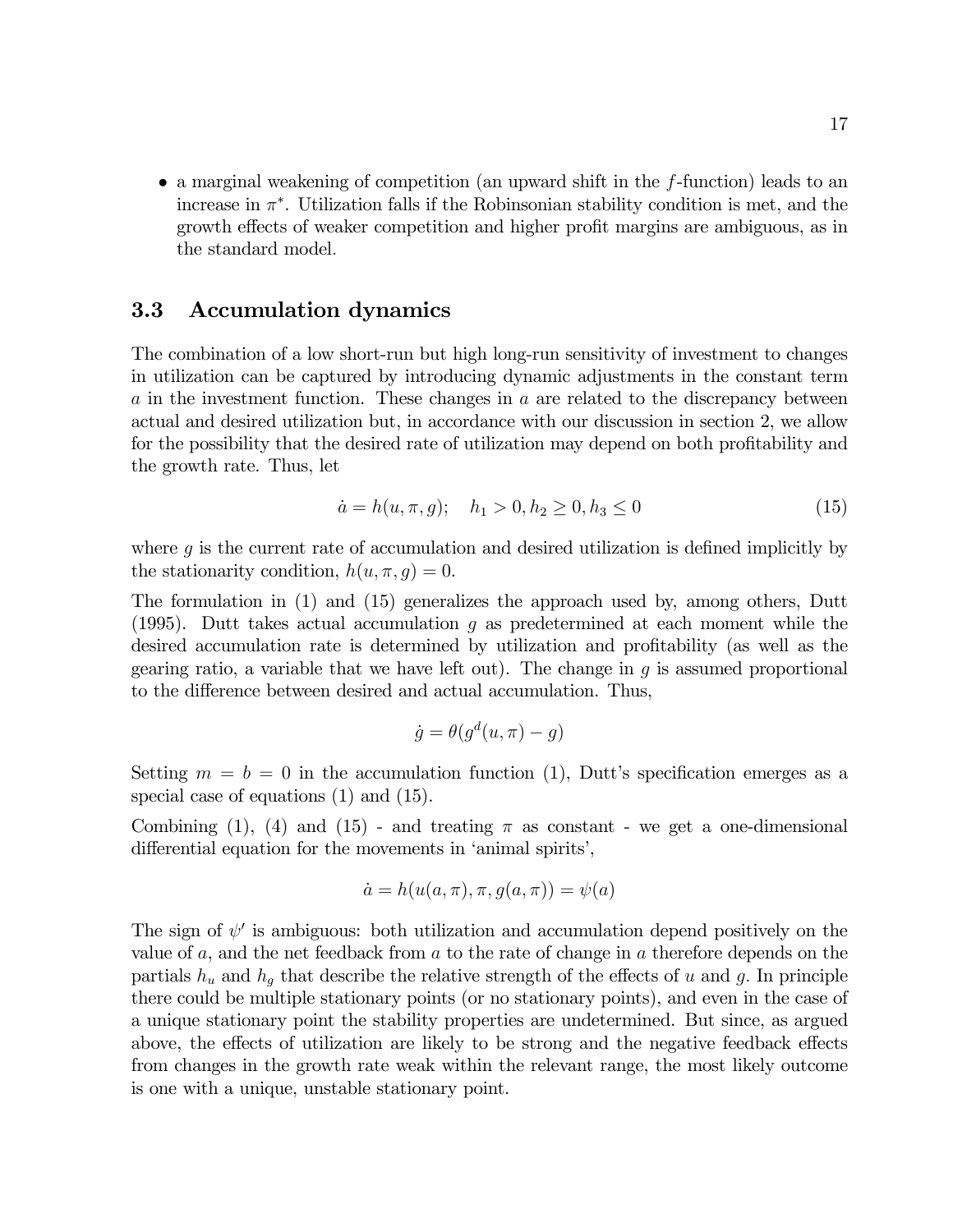As a simple example, consider the Harrodian case in which desired utilization is exogenously given and constant, that is  $h_2 \equiv h_3 \equiv 0$ , Normalizing desired utilization at unity and assuming that the change in a is proportional to the difference between actual and desired utilization, the shift in  $\alpha$  is given by

$$
\dot{a} = \lambda(u-1); \qquad \lambda > 0
$$

Substituting for  $u$ , we get

$$
\dot{a} = \lambda \left( \frac{k(a-m)}{s + s_f(1 - s - b)\pi - mk} - 1 \right)
$$

This equation has a unique, unstable stationary solution

$$
a = \frac{s + s_f(1 - s - b)\pi - mk}{k} - m
$$

The warranted growth rate at the associated (unstable) growth path is given by the standard Harrodian expression  $g = \frac{s(\pi)}{k}$ . This growth rate is a continuous-time analogue to the empirically relevant, unstable solution in Steindl's model. Comparative statics can be readily derived (and in fact are well-known from the Harrodian literature). These comparative statics are interesting insofar as one has some indication that forces outside the model keep the economy near the steady growth path. Policy intervention, for instance, or feedback effects from the labour market may play this role. The next subsection, however, considers an alternative Steindlian mechanism: the stabilizing influence of induced changes of the markup.

#### 3.4 Combining markup and accumulation dynamics

Using equations  $(1)$ ,  $(4)$  and  $(14)-(15)$ , we get a two-dimensional system of differential equations in a and  $\pi$ :

$$
\dot{a} = h(u(a, \pi), \pi, g(a, \pi)) = H(a, \pi); H_a > 0 \tag{16}
$$

$$
\dot{\pi} = (1 - \pi) f(u(a, \pi), \pi) = G(a, \pi); G_a > 0, G_{\pi} < 0 \tag{17}
$$

The properties of this system depend on the functions  $H$  and  $G$ . We assume that both the Keynesian and the Robinsonian stability conditions are met so that  $u_{\pi} < 0$ . Hence,

$$
G_a = (1 - \pi) f_u u_a > 0 \tag{18}
$$

$$
G_{\pi} = (1 - \pi)(f_u u_{\pi} + f_{\pi}) - f
$$
  
=  $(1 - \pi)(f_u u_{\pi} + f_{\pi}) < 0$  at a stationary point with  $\dot{\pi} = f = 0$  (19)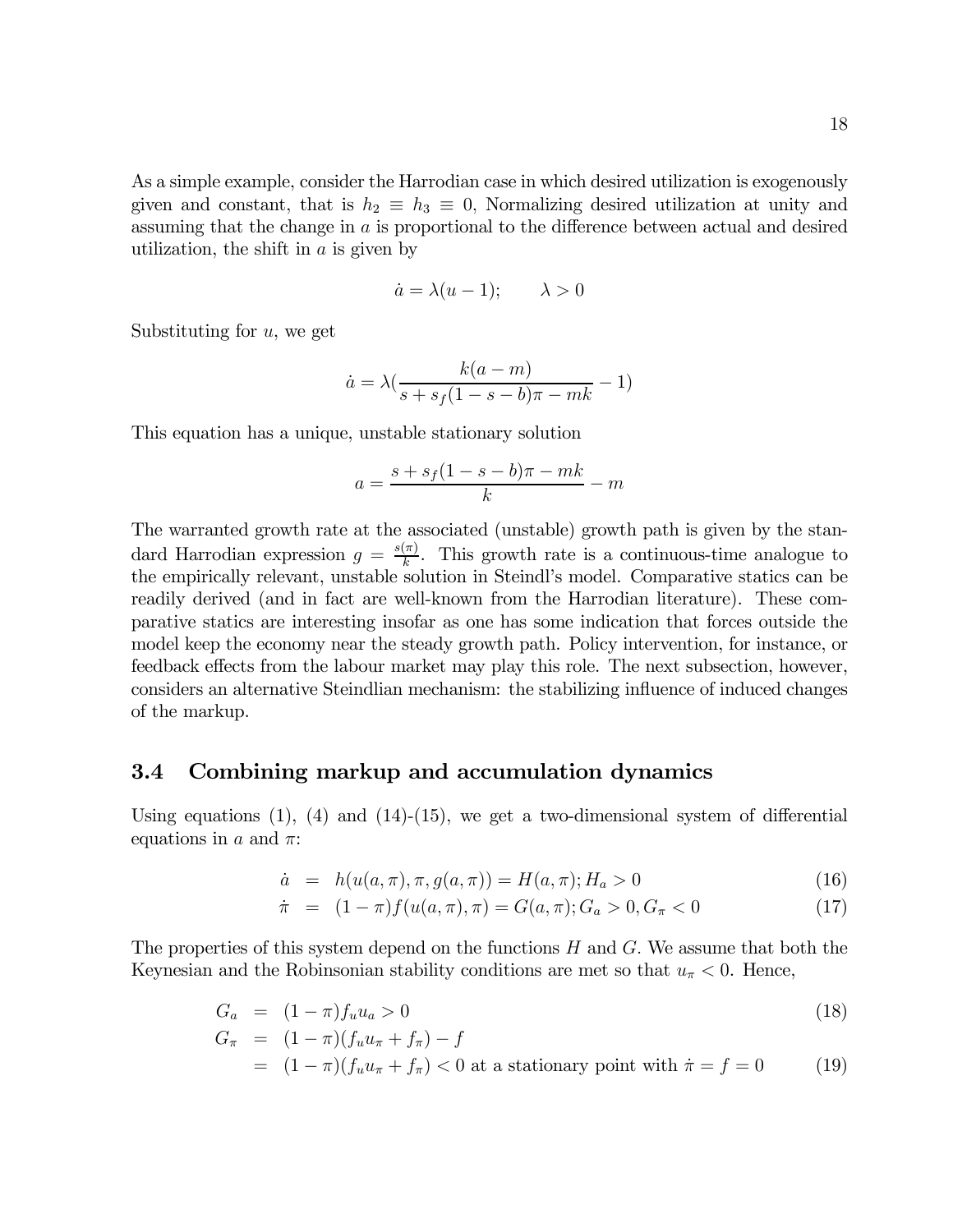Turning to the partials of  $H$ , we have

$$
H_a = h_u u_a + h_g g_a > 0 \tag{20}
$$

$$
H_{\pi} = h_u u_{\pi} + h_{\pi} + h_g g_{\pi} \tag{21}
$$

The first term in the expression for  $H_a$  is positive and the second negative. In line with the discussion in subsection 3.3, however, we assume that the first term will dominate and that the pure accumulation dynamics is destabilizing; that is, we consider the case in which  $H_a > 0$ . The partial  $H_{\pi}$ , on the other hand, is difficult to sign on either theoretical or empirical grounds. As a result, qualitatively diverse dynamic scenarios are possible.

In terms of the reduced forms  $H$  and  $G$ , the Jacobian of the system is given by

$$
J(a,\pi) = \left(\begin{array}{cc} H_a & H_{\pi} \\ G_a & G_{\pi} \end{array}\right)
$$

and the stationary point is locally stable if (evaluated at the stationary point) we have

$$
Det(J) = H_a G_{\pi} - G_a H_{\pi} > 0
$$
  

$$
Tr(J) = H_a + G_{\pi} < 0
$$

Saddlepoint instability is obtained if  $Det(J) < 0$ , and the system generates an unstable node or focus if  $Det(J) > 0$  but  $Tr(J) < 0$ .

In Appendix B we illustrate these possibilities. One case allows for a stable steady growth path and generates roughly Steindlian results. This case demonstrates that a system which has an unstable equilibrium when the markup is exogenous may be stabilized by endogenous changes in the markup, provided the adjustments of the markup are sufficiently fast. A second case (also based on assumptions that seem plausible a priori) implies saddlepoint instability. This case shows that fast adjustment in the markup may not suffice to stabilize the system. Both cases are characterized using assumptions concerning the underlying functions  $f, g$  and  $h$ <sup>17</sup>

The phase diagram in figure 2 depicts the dynamics when the system  $(16)-(17)$  generates a node or a focus and, assuming stability, the figure can be used to examine the effects of changes in competition. According the Steindl, a decline in competition puts upward pressure on the markup and, secondly, leads to a decline in the adjustment speed of the markup. The first effect corresponds to an upward shift in the Phillips curve (the ffunction) while the second can be parameterized by introducing a multiplicative constant  $\mu$  in the equation for the change in the profit share. Thus, the effects of changes in the degree of competition can be captured by re-writing equation (17) as

$$
\dot{\pi} = (1 - \pi)\mu [f(u(a, \pi), \pi) + \nu] = G(a, \pi; \mu, \nu)
$$

<sup>&</sup>lt;sup>17</sup>The two cases do not exhaust the set of possibilities with respect to these underlying functions.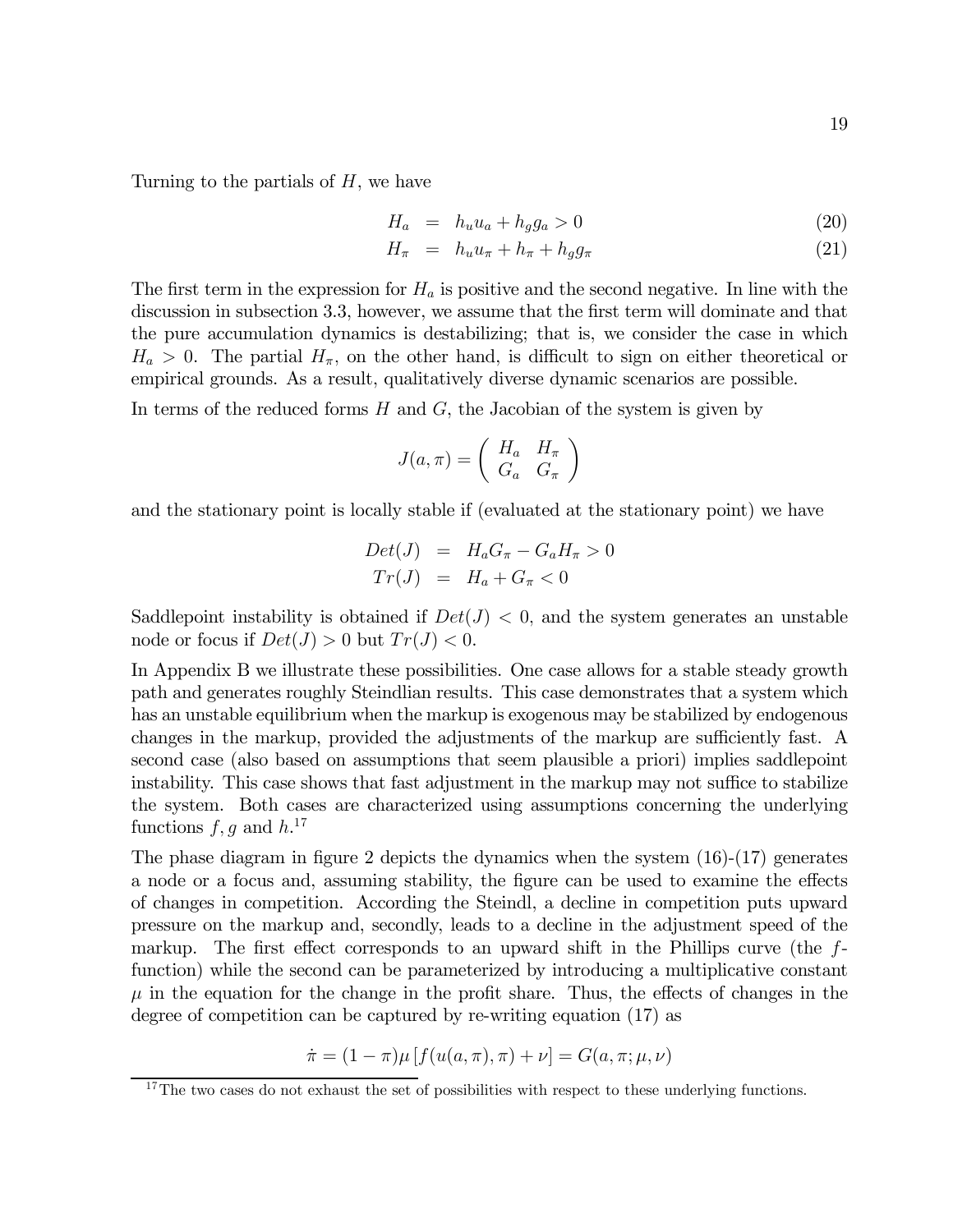

Figure 2: Stabilizing markup dynamics

The benchmark degree of competition in (17) is associated with  $\mu = 1$  and  $\nu = 0$ ; increased oligopolization leads to a reduction in  $\mu$  (slower adjustment speeds) and a rise in  $\nu$  (upward pressure on the markup).

Consider now the effects of increased oligopolization. The rise in  $\nu$  implies an upward shift in the  $\dot{\pi} = 0$  locus while changes in  $\mu$  have no effects on the slope or position of either of the two loci. The upward shift in the  $\dot{\pi} = 0$  locus entails a decline in the stationary solutions of both a and  $\pi$  (see figure 2), and the rates of utilization and accumulation must fall too. To see this, note that by assumption  $f_{\pi} \leq 0$ , and the rise in  $\nu$  must therefore be associated with a decline in u if  $f(u, \pi) + \nu$  is to remain equal to zero. The fall in the rate of accumulation now follows from the decline in both u and  $\pi$  (since  $g = \frac{s(\pi)}{k}u$ ).

Although changes in the parameter  $\mu$  have no effects on the shapes and positions of the  $\dot{\pi} = 0$  and  $\dot{a} = 0$  loci, these changes may still be of critical importance. By assumption the pure accumulation dynamics is unstable  $(H_a > 0)$ , and there is therefore a critical value  $\bar{\mu}$  such that  $Tr \geq 0$  for  $\mu \leq \bar{\mu}$ . It follows that a decline in competition may destabilize a previously stable equilibrium.

Overall then, assuming stability of the stationary solution, the Steindlian system (16)- (17) with the restrictions (18)-(20) implies that increased oligopolization will (i) produce a decline in the equilibrium values of utilization and the rate of accumulation, and (ii) endanger the local stability of the equilibrium. These implications are consistent with Steindl's conclusions. But somewhat surprisingly - and contrary to Steindl's analysis - increased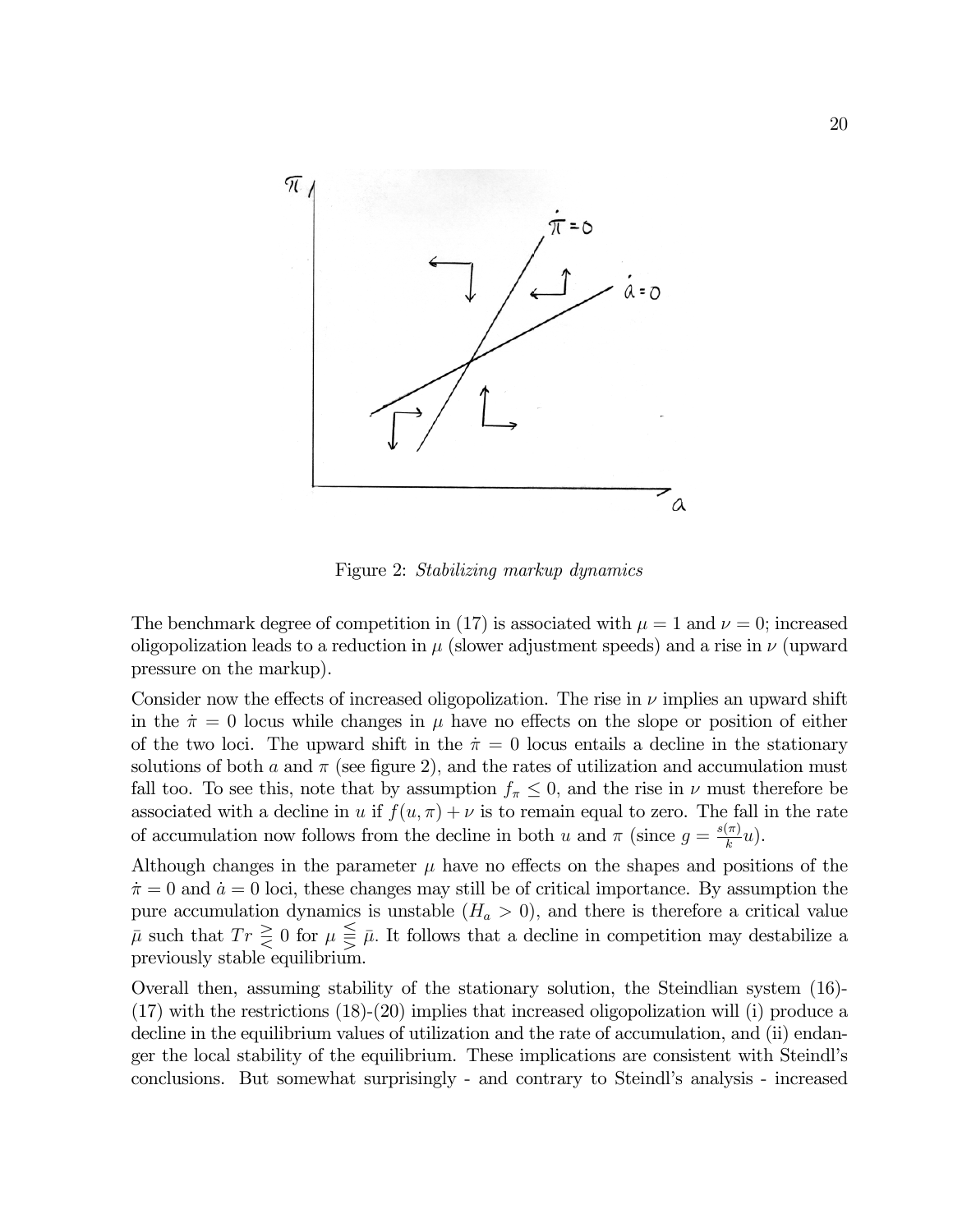oligopolization (an upward shift in the price Phillips curve) ultimately generates a fall in the profit share.18 Of course, one could re-define increased oligopolization as a rise in the markup, rather than an upward shift in the price Phillips curve. This alternative definition evades the paradox but produces an un-Steindlian positive relation between oligopolization and growth. In any case, the paradoxical rise in the profit share following an upward shift in the price Phillips curve is reversed when we add reserve-army effects.

## 4 Adding a labour market

#### 4.1 The reserve army of labour

The dynamic systems developed so far have focused on the product market and the interaction between investment, saving, finance and pricing decisions. The neglect of the labour market is striking but not entirely un-Steindlian. Steindl (1952, p. 168) for instance points out that, since it is strongly influenced by immigration, the growth of the working population is as much an effect as a cause of the trend in accumulation. The same conclusion is reached in his discussion of Marx on pp. 233-34. According to this position, the growth of the labour force is endogenous and does not constrain accumulation.

It is hard to square this dismissal of any role of the labour supply with Steindl's (1979, p. 12) argument that "the most striking feature of the new economic climate" is the way prolonged near-full employment "has strengthened the economic position of workers and the power of trade unions, and has led to demands for workers' participation". As a result of these demands, he argues, the attitudes of governments and big business alike have changed:

Formerly there was a general conviction in most countries that the government would intervene to prevent a prolonged depression; this reduced uncertainty and therefore made for higher and more stable private investment. This confidence has been shattered. Here is another reason why the function  $\phi$  [the investment function] has shifted downwards (1979, p. 13)

Steindl's seemingly contradictory suggestions with respect to labour market conditions may be reconciled by noting that although there have been periods of low official unemployment

<sup>&</sup>lt;sup>18</sup>This paradoxical result is in line with Dumenil and Levy's (1996) data on US trends in profitability after the civil war. Steindl, who did not have profit data for this period, argued that "towards the end of the last century ... the American economy had undergone a transition which gave considerable weight to the oligopolistic pattern in the total economy" (p. 191). He suggested that this transition would have raised profit margins. According to Dumenil and Levy's data, however, the profit share declined at an average annual growth rate of 0.4 percent between 1869 and 1910.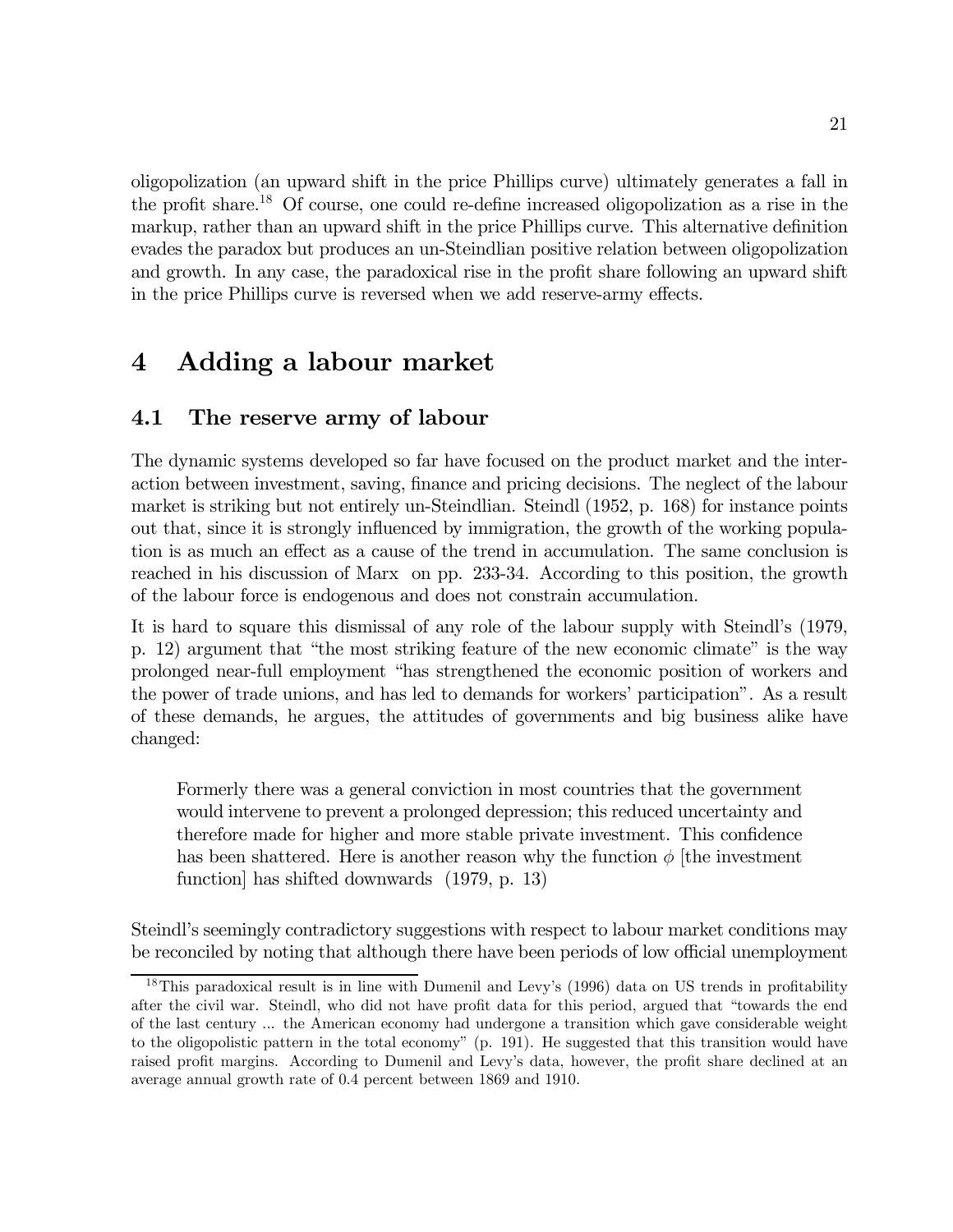both before the big depression and in the 1950s and 1960s, the supply of labour to the modern, capitalist part of the economy was quite elastic. Up until the 1960s most OECD countries had hidden reserves of unemployment in agriculture, in parts of the service sector and among women, and, as pointed out by Steindl, immigration also helped alleviate any shortages of labour. The hidden reserve army gradually became depleted, however, and immigration was hampered by growing political resistance. As a result, the economy became mature in Kaldor's (1966) sense of the word: its growth rate became constrained by the growth in the labour force.

We formalize this argument (which may or may not be a reasonable representation of Steindl's thinking) by including an effect of labour market conditions on the shifts in the investment function. Thus, let

$$
\dot{a} = h(u(a, \pi), \pi, g(a, \pi), e); \quad h_1 > 0, h_2 \ge 0, h_3 \le 0, h_4 < 0
$$
  
=  $H(a, \pi, e)$  (22)

where  $e$  is the measure of labour market conditions. We shall refer to this variable simply as the employment rate. In any empirical application, however, the role of hidden unemployment as well as the possibility of obtaining workers through immigration must be taken into account. The equation describes how 'animal spirits' suffer under full employment, leading to a gradual, downward shift in the investment function. These employment effects are likely to be non-linear: negligible at high levels of unemployment but very substantial when the economy approaches full employment. Equation (22) captures, we believe, Steindl's main point - a point which is closely related to Kalecki's (1943) insights that persistent high employment undermines "the social position of the boss" and "the self assurance and class consciousness of the working class" grows (quoted from Kalecki (1971, p. 140-1).

The movements in the employment rate depend on changes in the labour force, output and technology. Assuming Harrod-neutral technical progress, we have

$$
\dot{e} = e(\hat{u} + g - n) \n= e\left[\frac{u_a(a,\pi)}{u(a,\pi)}\dot{a} + \frac{u_\pi(a,\pi)}{u(a,\pi)}\dot{\pi} + g(a,\pi) - n\right]
$$
\n(23)

where  $n$  is the growth rate of the labour force in efficiency units. For simplicity we shall ignore the possibility of induced changes in the growth of the labour supply and take  $n$  to be constant.

#### 4.2 Employment and accumulation dynamics

Equations (22)-(23) and (17) constitute a three-dimensional system in  $a, \pi, e$ . First, however, we shall consider the special case with a constant markup, that is, the case in which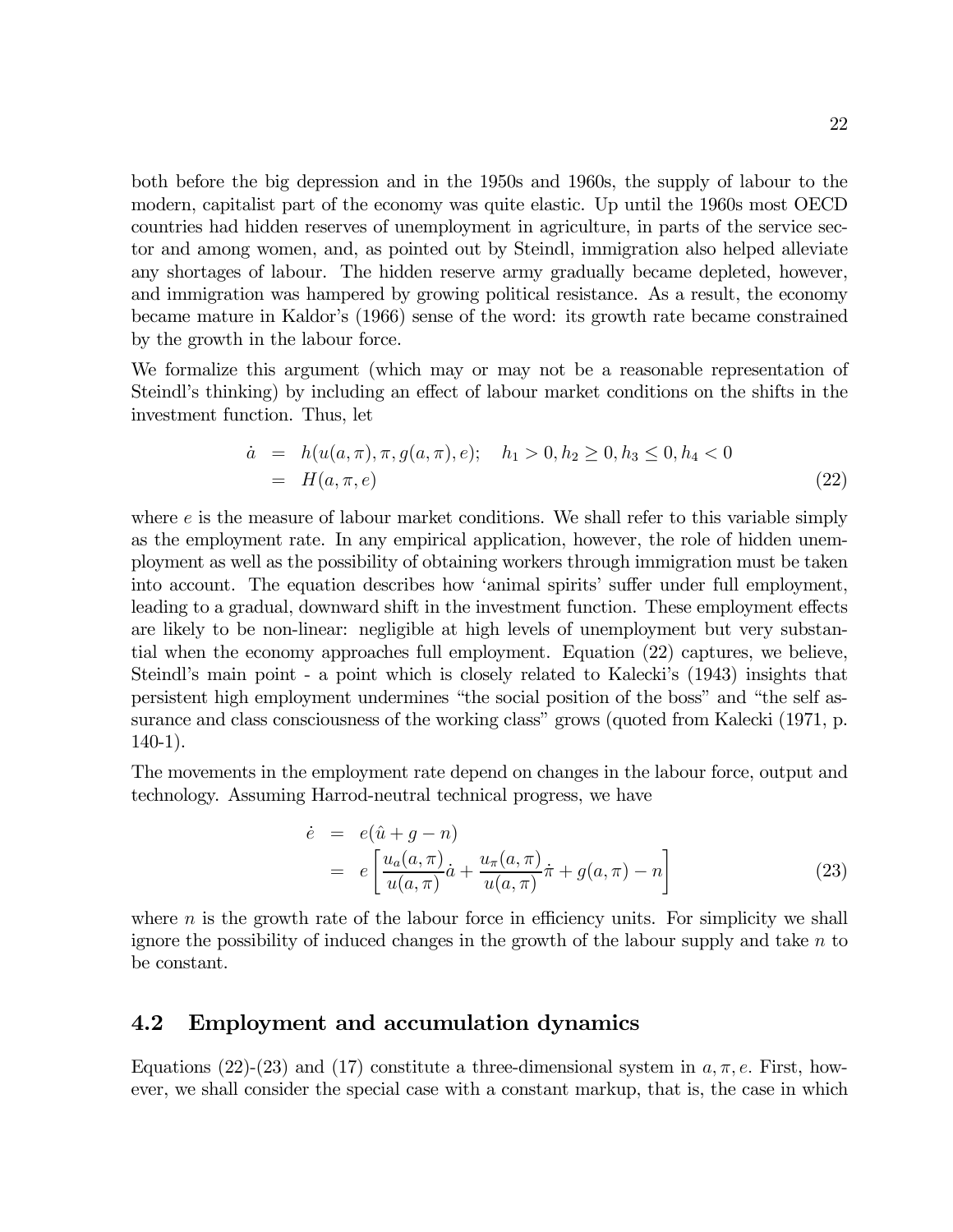$\dot{\pi} \equiv 0$ . We then have the following two-dimensional system

$$
\dot{a} = H(a, e); H_a > 0, H_e < 0
$$
  

$$
\dot{e} = e \left[ \frac{u_a(a)}{u(a)} \dot{a} + g(a) - n \right] = F(a, e)
$$

where it is assumed, as in section 3, that the pure accumulation dynamics is unstable  $(H_a > 0).$ 

At a stationary point we get

$$
F_a = e \left[ \frac{u_a(a)}{u(a)} H_a + g'(a) \right] > 0 \text{ since } g'(a) > 0, \frac{u_a(a)}{u(a)} > 0, H_a > 0
$$
  

$$
F_e = e \frac{u_a(a)}{u(a)} H_e < 0
$$

Hence, evaluated at a stationary point, the Jacobian takes the following form

$$
J(a,e) = \begin{pmatrix} H_a & H_e \\ e \left[ \frac{u_a(a)}{u(a)} H_a + g'(a) \right] & e \frac{u_a(a)}{u(a)} H_e \end{pmatrix}
$$

and

$$
Det(J) = -eg'(a)H_e > 0
$$
  

$$
Tr(J) = H_a + e\frac{u_a(a)}{u(a)}H_e
$$

It follows that the stationary solution represents a node or a focus. Unlike the system with markup and accumulation dynamics, saddlepoint instability can be excluded. But analogously to the case of a node/focus in section 3.4, stability is ensured if animal spirits adjust slowly relative to the adjustment in the stabilizing variable, in this case the employment rate. A Marxian reserve army effect, in other words, may help to stabilize the economy.

#### 4.3 Employment, accumulation and markup dynamics

Now consider the full three dimensional system consisting of  $(22)-(23)$  and  $(17)$ . If  $q_{\pi}(a,\pi) \geq 0$ , there is (at most) one stationary solution.<sup>19</sup> To see this, note that stationarity requires

$$
g(a, \pi) = n; \t g_a > 0, g_{\pi} \ge 0
$$
  

$$
G(a, \pi) = 0; \t G_a > 0, G_{\pi} < 0
$$

<sup>&</sup>lt;sup>19</sup>Without the restriction  $g_{\pi} \geq 0$  there may (but need not) be multiple solutions. The restriction is satisfied in the special case analyzed by Dutt (1995) - who assumes  $g = a$  and  $g_{\pi} = 0$  - as well as by all exhilirationist cases.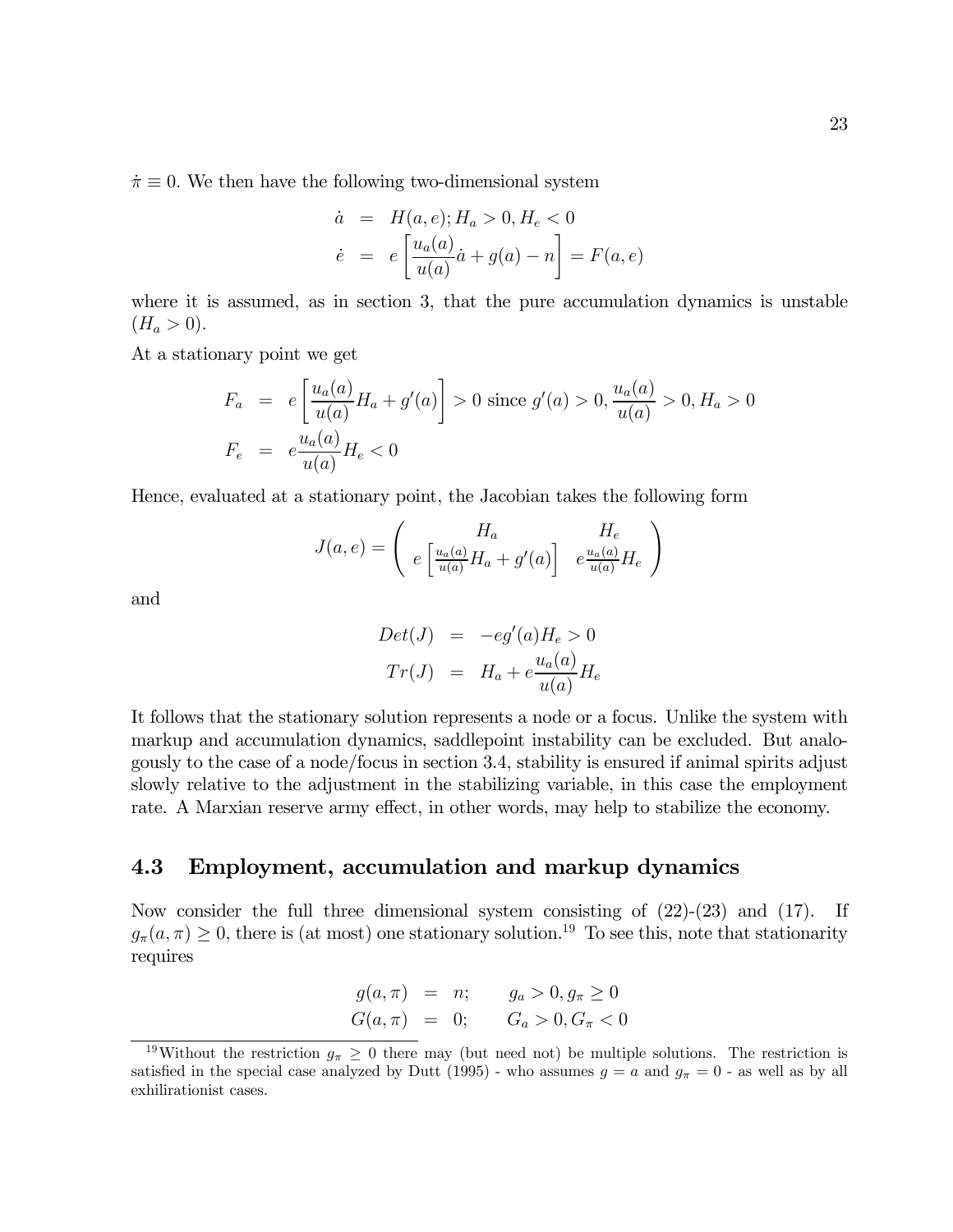24

These two equations cannot have more than one solution for  $a^*$  and  $\pi^*$ . Having found  $a^*, \pi^*$ , the equilibrium solution for the employment rate can be derived from

$$
\dot{a} = H(a^*, \pi^*, e) = 0; H_e < 0
$$

Evaluated at a stationary point the Jacobian of the three-dimensional system takes the following form

$$
J(a,\pi,e) = \begin{pmatrix} H_a & H_{\pi} & H_e \\ G_a & G_{\pi} & 0 \\ e(\frac{u_a}{u}H_a + \frac{u_{\pi}}{u}G_a + g_a) & e(\frac{u_a}{u}H_{\pi} + \frac{u_{\pi}}{u}G_{\pi} + g_{\pi}) & e\frac{u_a}{u}H_e \end{pmatrix}
$$

The necessary and sufficient Routh-Hurwitz conditions for local stability are that

- 1.  $Tr(J) = H_a + G_{\pi} + e \frac{u_a}{u} H_e < 0$
- 2.  $Det(J_1) + Det(J_2) + Det(J_3) = eH_e[\frac{u_a}{u}G_\pi \frac{u_\pi}{u}G_a g_a] + H_aG_\pi G_aH_\pi > 0$
- 3.  $Det(J) = eH_e[g_{\pi}G_a g_aG_{\pi}] < 0$
- 4.  $-Tr(J)[Det(J_1) + Det(J_2) + Det(J_3)] + Det(J) > 0$

The second condition will be satisfied if the stabilizing effect of the reserve army is sufficiently strong (that is, for sufficiently large absolute values of  $H_e$ ). To see this, note that using (18)-(19) the term in square brackets can be written

$$
\frac{u_a}{u}G_{\pi} - \frac{u_{\pi}}{u}G_a - g_a = \frac{u_a}{u}(1-\pi)f_{\pi} - g_a
$$

Since  $u_a > 0, f_\pi \leq 0$  and  $g_a > 0$  the right hand side of this equation is unambiguously negative.

The third condition is satisfied if the expression in the square brackets is positive and, when combined with the signs of the other partials, our earlier condition for uniqueness  $(g_{\pi} \geq 0)$  is sufficient to ensure that this is the case. If the second and third conditions are met, finally, the first and fourth will also hold if the absolute value of  $H_e$  is large. To see that the fourth condition will be met, note that  $-Tr(J)[Det(J_1) + Det(J_2) + Det(J_3)]$  is quadratic in  $H_e$  while  $Det(J)$  is linear.

It may be interesting to look briefly at the comparative statics of increasing oligopolization for the three-dimensional systems. Increasing oligopolization corresponds to an upward shift in the  $G(a, \pi)$ -equation that describes the mark-up dynamics. We have  $G_a > 0$  and  $G_{\pi}$  < 0, and this upward shift therefore has to be offset by an increase in  $\pi$  and / or a decline in a. Since the long-run rate of growth  $g(a, \pi)$  must remain equal to n and since by assumption  $g_a > 0$  and  $g_{\pi} \geq 0$ , it follows that a and  $\pi$  cannot move in the same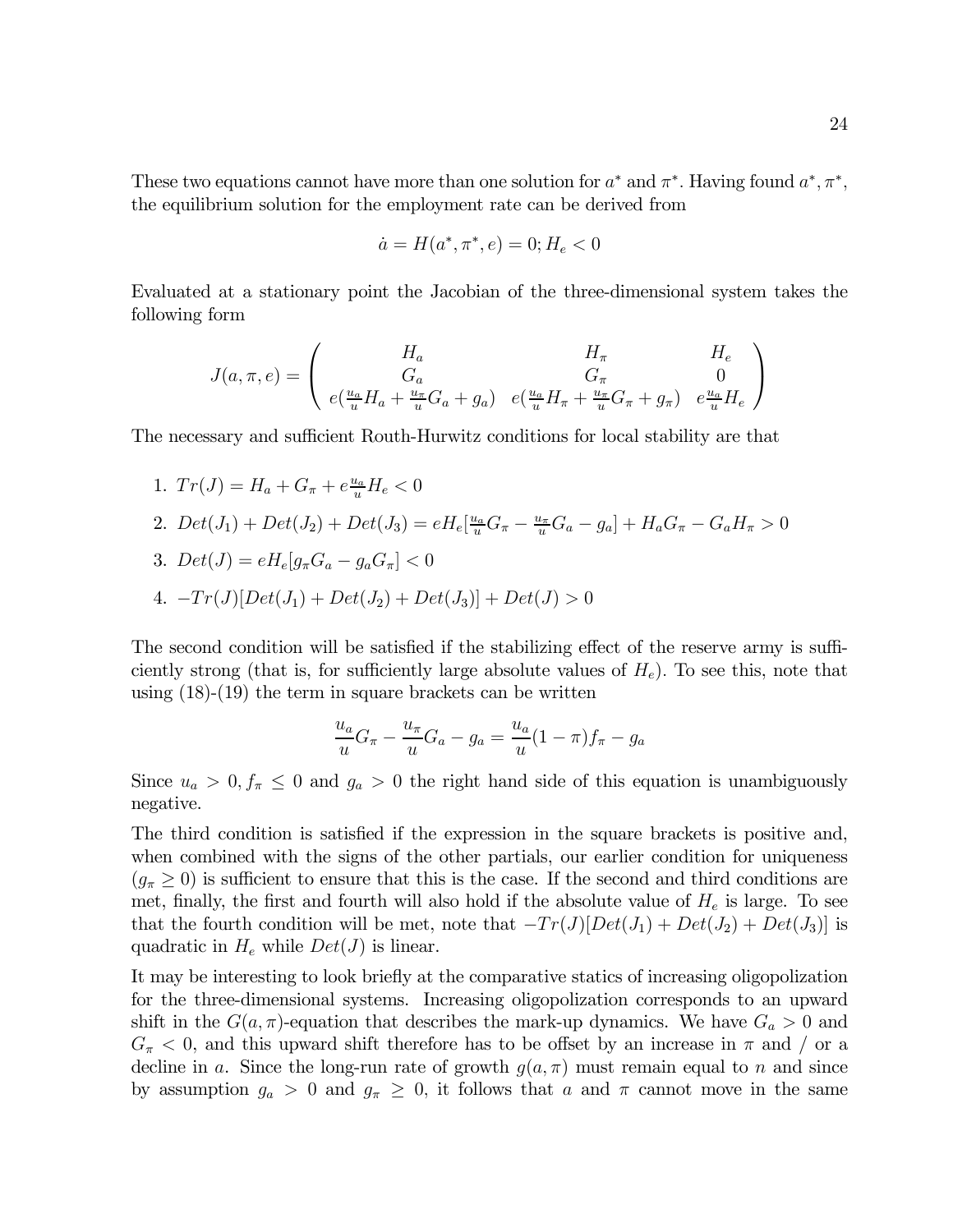direction. Thus,  $\pi$  must increase while the change in a must be non-positive. Utilization, which is increasing in a but decreasing in  $\pi$ , therefore must fall. The effect on employment, finally, can be found from the stationarity condition for a:  $h(u, \pi, g, e) = 0$ . Since  $g = n$  is unchanged we have

$$
0 = h_u(u_a da + u_{\pi} d\pi) + h_{\pi} d\pi + h_e de
$$

or

$$
de = \frac{[h_u(u_a da + u_{\pi} d\pi)] + h_{\pi} d\pi}{-h_e}
$$

The denominator of the expression on the right hand side is positive and it follows that employment falls iff the numerator is negative. The term in square brackets is unambiguously negative and, as argued above, desired utilization is likely to be very insensitive to changes in profitability; that is,  $h_{\pi}d\pi$  will be small. Thus, although a positive employment effect cannot be ruled out, the most likely outcome is one where increasing oligopolization leads to a rise in unemployment. Intuitively, a larger reserve army is needed to boost animal spirits in order to make up for the depressing effects of lower utilization.<sup>20</sup> These effects, are consistent with Steindl's predictions: increased oligopolization raises the profit share but generates stagnation in the form of lower employment and capital utilization.

The long-term effects of a transition, finally, from a stage of large hidden unemployment (in which  $h<sub>g</sub> = 0$ ) to one of Kaldorian maturity may be analyzed by comparing a stationary point of the two-dimensional accumulation-mark-up dynamics (with  $g>n$ ) to a stationary point of the three-dimensional system. But for the comparison to be meaningful, it must be assumed that the stationary points are stable, and the case of saddlepoint instability in the two-dimensional system is therefore excluded. Assuming that initially we are in the stable two-dimensional case, the negative effect of the employment rate on the rate of change of animal spirits as the economy reaches a mature stage can be depicted as a rightward shift of the  $\dot{a} = 0$  locus in figure 2. The result is a decline in both a and  $\pi$ . The rate of utilization then must fall (or, if  $f_{\pi} = 0$ , remain unchanged).<sup>21</sup> Thus, the transition to a new stationary point associated with a constant employment rate implies a fall in the rate of accumulation to bring it into line with the growth of the labour force  $(q = n)$ , and a decline in both the rate of utilization and the profit share.

<sup>&</sup>lt;sup>20</sup>These results mirror the effects obtained by Skott (1989a, pp. 151-153). In Skott's Marshallian setting, changes in output are related to the difference between realized and target profit margins and, by raising the target, increased monopolization therefore depresses output for any given realized profit margin.

<sup>&</sup>lt;sup>21</sup>To see this, observe that  $f(u, \pi)=0$  at the stationary solution. Total differentiation yields  $f_u du +$  $f_{\pi}d\pi = 0$ , and the result now follows from  $f_u > 0, f_{\pi} \leq 0$ .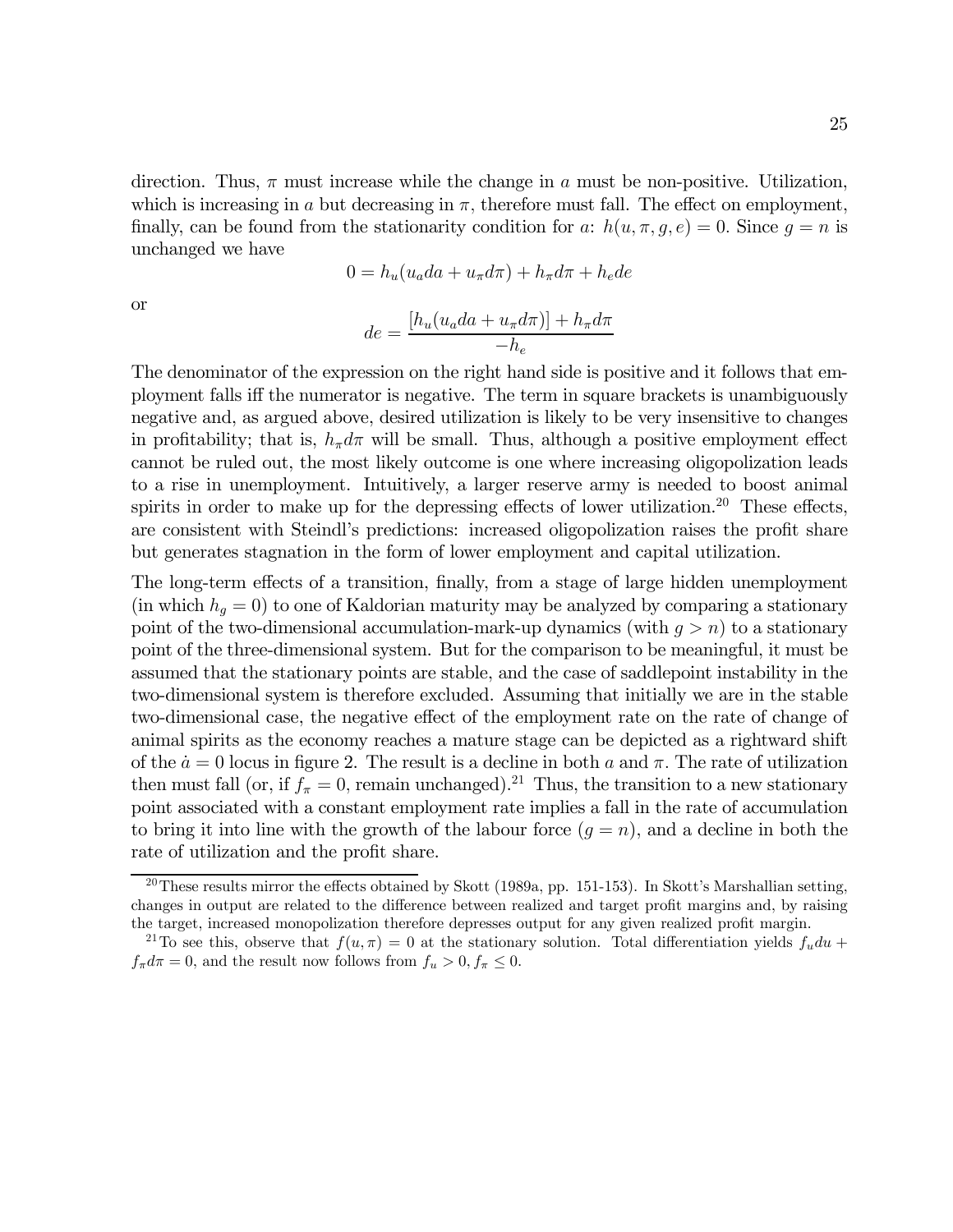### 5 Conclusions and extensions

We opened this paper by comparing a standard Steindl-Kalecki model with Steindl's (1952) analysis. This comparison revealed several differences, and both the standard model and Steindl's own formalization had significant weaknesses, we argued. Steindl himself noted a puzzling and unsatisfactory aspect of his model: it generated unreasonably high values of the (locally) stable steady-state solutions for utilization and the rate of growth. One contribution of this paper is to demonstrate that weak and questionable non-linearities lie behind this problematic feature of his model. The main contribution, however, lies in the presentation and analysis of extended Steindlian models that address the weaknesses of the standard model.

Using a continuous-time framework, we first incorporated the interaction between markup dynamics and accumulation dynamics. Steindl, more than any other contributor to the post Keynesian tradition, has emphasized the influence of competitive conditions on the sensitivity of the markup to changes in utilization, and he has consistently combined this emphasis with a keen awareness of the possibilities of Harrodian instability arising from strong, lagged effects of utilization on the rate of accumulation. In our view the dynamic interaction between accumulation and the markup therefore constitutes the core of a Steindlian model.

We formalized the interaction between markup dynamics and accumulation dynamics in the form of a two-dimensional system of differential equations, one for shifts in the markup and one for shifts in 'animal spirits'. Consistent with Steindl's vision, we find that fast adjustment of the markup may (but need not) contribute to a stabilization of the steady growth path. The model also supports Steindl's position on the stagnationist effects of increased oligopolization: an upward shift in the dynamic equation for the markup generates a decline in both utilization and growth. Paradoxically, however, in the stable case it also leads to a decline in the stationary solution for the markup.

The core model - developed in section 3 - can be extended in various ways. Our extension in section 4 focuses on the Marxian influence of the reserve army. There is a tension in Steindl's views on this issue. Steindl (1952) largely dismisses the idea that accumulation could be constrained by a declining reserve army. In Steindl (1979), however, his position on this issue appears to have changed since in this paper the effect of prolonged near-full employment on accumulation plays a key role. In any case, the inclusion of a reserve army effect tends to stabilize the economy (as in Skott (1989a, 1989b)), and the effects of increasing oligopolization are quite Steindlian: increasing oligopolization must leave the growth rate unchanged - since it is tied to the growth of the labour force in this model - but oligopolization has stagnationist effects in the form of a fall in both the employment rate and the rate of capital utilization. It should be noted also that in this three dimensional system, which incorporates employment dynamics as well as markup and accumulation dynamics, an upward shift of the dynamic equation for the markup raises the stationary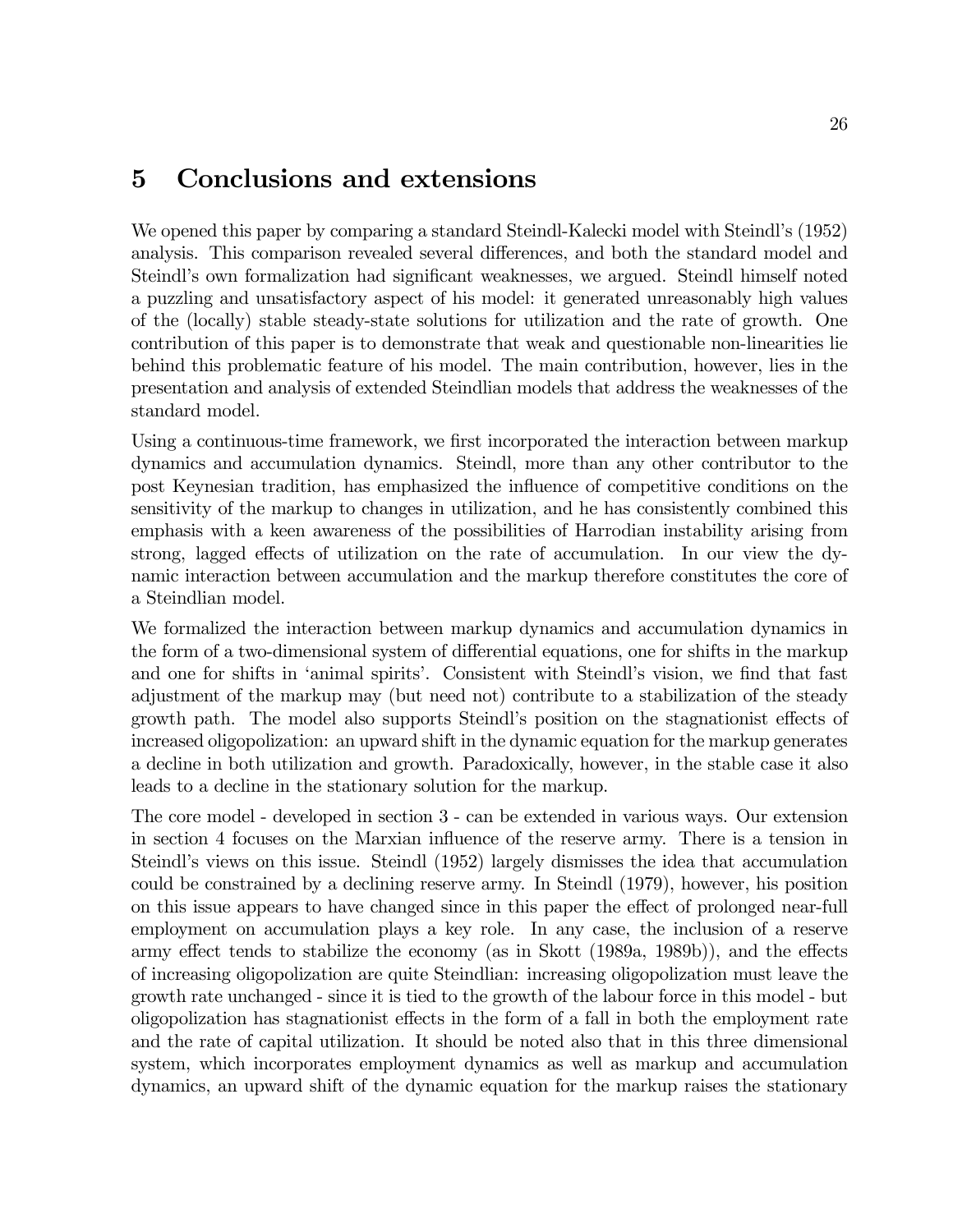value of the markup. Thus, the paradox that characterizes the two-dimensional system without a labour market disappears in the extended system.

Our extensions of the standard model capture, we believe, important Steindlian insights and overcome some shortcomings of earlier formalizations. But our extended models clearly have weaknesses and limitations. Financial factors, for instance, play a very limited role. We have allowed for retained earnings to stimulate investment. The 'principle of increasing risk' - the cost and riskiness of high degrees of external finance - may provide a rationale for the role of retained earnings. But with a constant retention rate, retained earnings might also appear in the investment function simply because high current profitability signals the profitability of additions to the capital stock. Furthermore, the principle of increasing risk suggests that in terms of financial constraints, the gearing ratio rather the flow of retained profits may be the more important variable. Thus, following Steindl (1952), one may extend the model by including the gearing ratio in the investment function.<sup>22</sup> The gearing ratio, indeed, is a key variable in Dutt's (1995) examination of the interaction between the product market and financial aspects. His analysis, which leaves out markup dynamics and labor market effects, can be seen as complementary to the one presented in this paper.

Other prominent aspects of Steindl's verbal analysis also suggest further extension of the model. We have taken all saving rates as well as firms' financial environment as constant. These assumptions could be relaxed to allow for the presence of stock markets and capital gains as well as endogenous changes in saving behaviour (emphasized by Steindl in several contributions, e.g. Steindl (1982)), the effects of institutional influences on saving (e.g. Pitelis (1997)) or evolving standards of financial behaviour along the lines suggested by Minsky (e.g. Steindl (1990 [1989], p. 173)). From an applied perspective, however, the most severe shortcomings probably arise from the neglect of policy, both fiscal and monetary, and the closed-economy assumption. Thus, the possibility of export and profit led growth clearly increases in an open economy setting (e.g. Blecker (1989) and Bhaduri and Marglin (1990)). We leave extensions in these and other directions for future research.

## 6 Appendices

#### 6.1 Appendix A

Let

$$
f(u) = \frac{mk}{s}(\frac{u-1}{1+su}); u \ge 0
$$

 $22$ These financial aspects are left out in Steindl (1979). This more recent analysis instead emphasizes labour market effects and markup dynamics, although neither of these factors are included in the formal equations.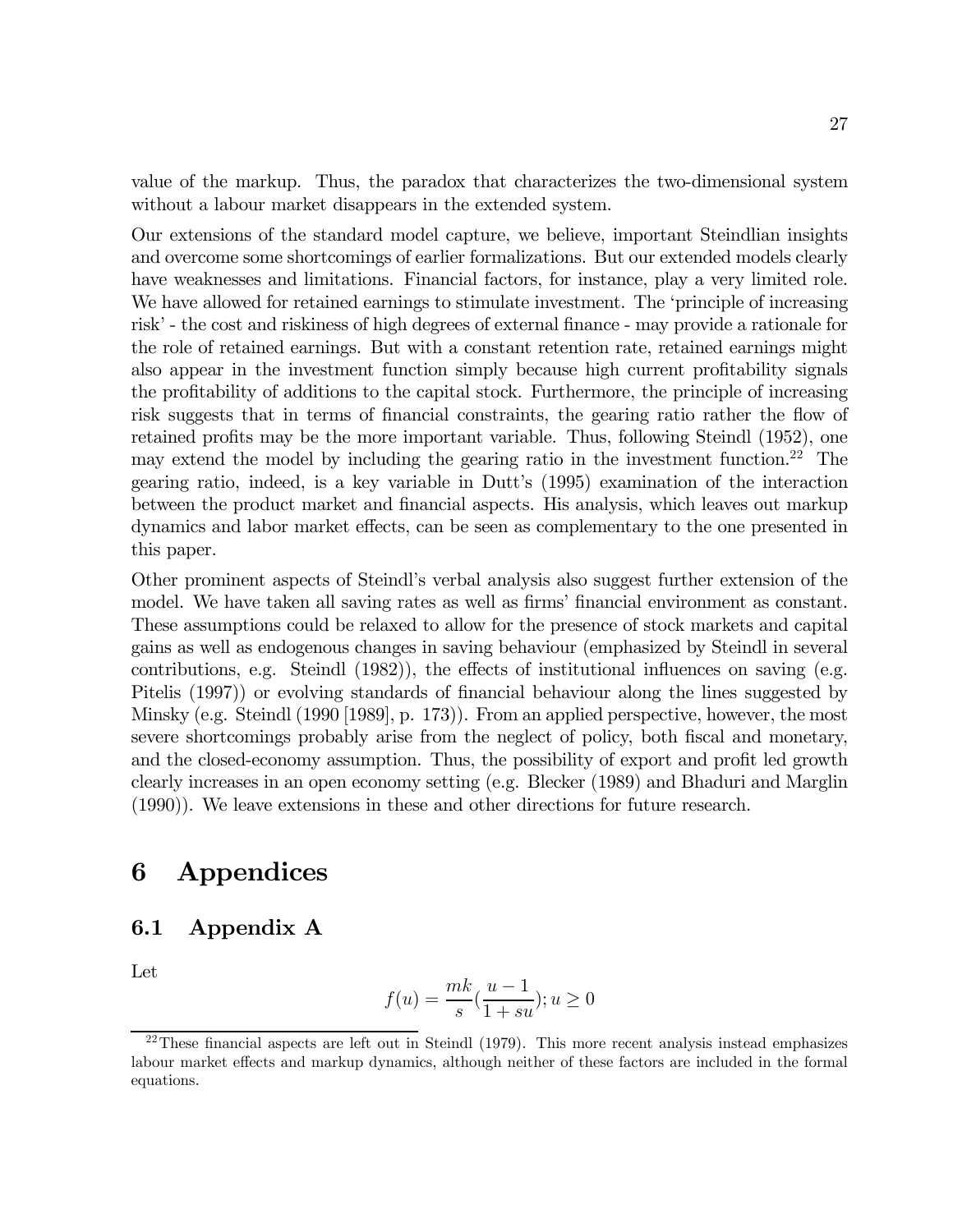The function  $f(u)$  is increasing and strictly concave:  $f'(u) > 0, f'' < 0$ . Furthermore,

$$
f(u) \geq 0 \text{ for } u \geq 1
$$
  

$$
f(u) \rightarrow \frac{mk}{s} \frac{1}{s} \text{ for } u \rightarrow \infty
$$

Hence,  $u > f(u)$  both when u is small and when u is sufficiently large. The inequality, however, may be reversed for intermediate values of u. Since  $f(u) < \frac{mk}{s}u$  for all u, however, the parameter restriction  $\frac{mk}{s} > 1$  is a necessary condition for this to happen.

#### 6.2 Appendix B

A stable case: Assume that

- current accumulation depends non-negatively on profitability, that the change in a depends negatively on the current growth rate, and that there are no direct effects of profitability on the change in a; that is  $h_g < 0$ ,  $h_\pi \equiv 0$  and  $g_\pi \geq 0$ .
- Price inflation is completely insensitive to small variations in the profit share in the neighborhood of the stationary point; that is  $f_{\pi} \equiv 0$  in this neighbourhood.
- market conditions are competitive in the Steindlian sense that adjustments in the markup are sensitive to deviations of actual utilization from desired utilization. Moreover, the speed of markup adjustment is fast relative to shifts in the accumulation function  $(f_u \gg h_u)$ .

Using the first two assumptions, we get

$$
\frac{d\pi}{da}_{|\pi=0} = -\frac{G_a}{G_\pi} = \frac{u_a}{-u_\pi} > \frac{u_a + \frac{h_g}{h_u}g_a}{-u_\pi - \frac{h_g}{h_u}g_\pi} = -\frac{H_a}{H_\pi} = \frac{d\pi}{da}_{\dot{a}=0} > 0
$$

It follows that the  $\dot{\pi} = 0$  locus is steeper than the  $\dot{a} = 0$  locus and, using (17)-(19), that  $Det(J) > 0$ . Thus, assuming the existence of a stationary solution, the stationary point must be a node or a focus. Furthermore, the third assumption on the relative adjustment speeds of a and  $\pi$  ensures that the second stability condition will also be met. To see this, note that

$$
Tr(J) = H_a + G_{\pi} = h_u u_a + [h_g g_a + (1 - \pi) f_u u_{\pi}]
$$

The term in square brackets in the expression for the trace is negative while the first term is positive. Stability - quite intuitively - can be undermined if the destabilizing adjustments of investment function are fast relative to the speed of stabilizing markup adjustment.

A saddlepoint: Our second case shows that fast price adjustments will not always suffice to stabilize the system. Assume that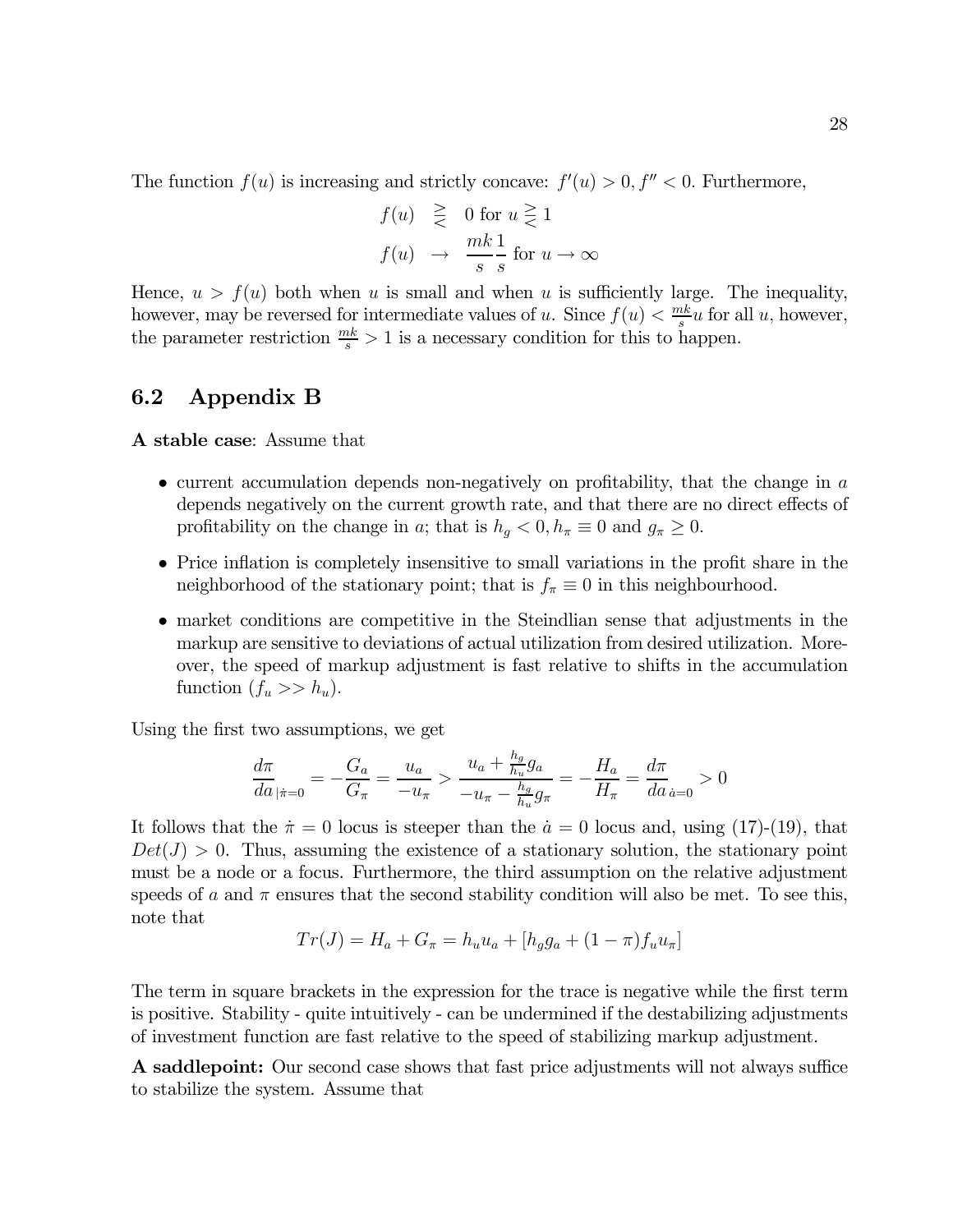

Figure 3: Saddlepoint dynamics; 3a:  $H_{\pi} > 0$ ; 3b:  $H_{\pi} < 0$ 

- There is no negative feedback from the current accumulation rate to the change in  $a$ (that is,  $h_g = 0$ )
- The profit share exerts a positive effect on the change in  $a$  and/or a direct negative effect on price inflation  $(h_{\pi} > 0 \text{ and/or } f_{\pi} < 0)$

It is readily seen that with these assumptions the determinant of the Jacobian becomes negative and the stationary point is a saddlepoint. Figures 3a and 3b illustrate the outcome. In figure 3a,  $H_{\pi} > 0$  and the  $\dot{a} = 0$  locus is negatively sloped. In figure 3b,  $H_{\pi} < 0$ , and both loci are positively sloped; the slope of the  $\dot{a} = 0$  locus, however, is steeper than that of the  $\pi = 0$  locus. In both figures the stationary point exhibits saddlepoint instability, and global analysis is needed to decide what will happen over the longer run.

## References

- [1] Amadeo, E. (1986) "The role of capacity utilization in long-period analysis". Political Economy, 2 (2), pp. 147-185.
- [2] Auerbach, P. (1988) Competition. Oxford: Blackwell.
- [3] Auerbach, P. and Skott, P. (1988) "Concentration, competition and distribution". International Review of Applied Economics, 2, pp. 42-61.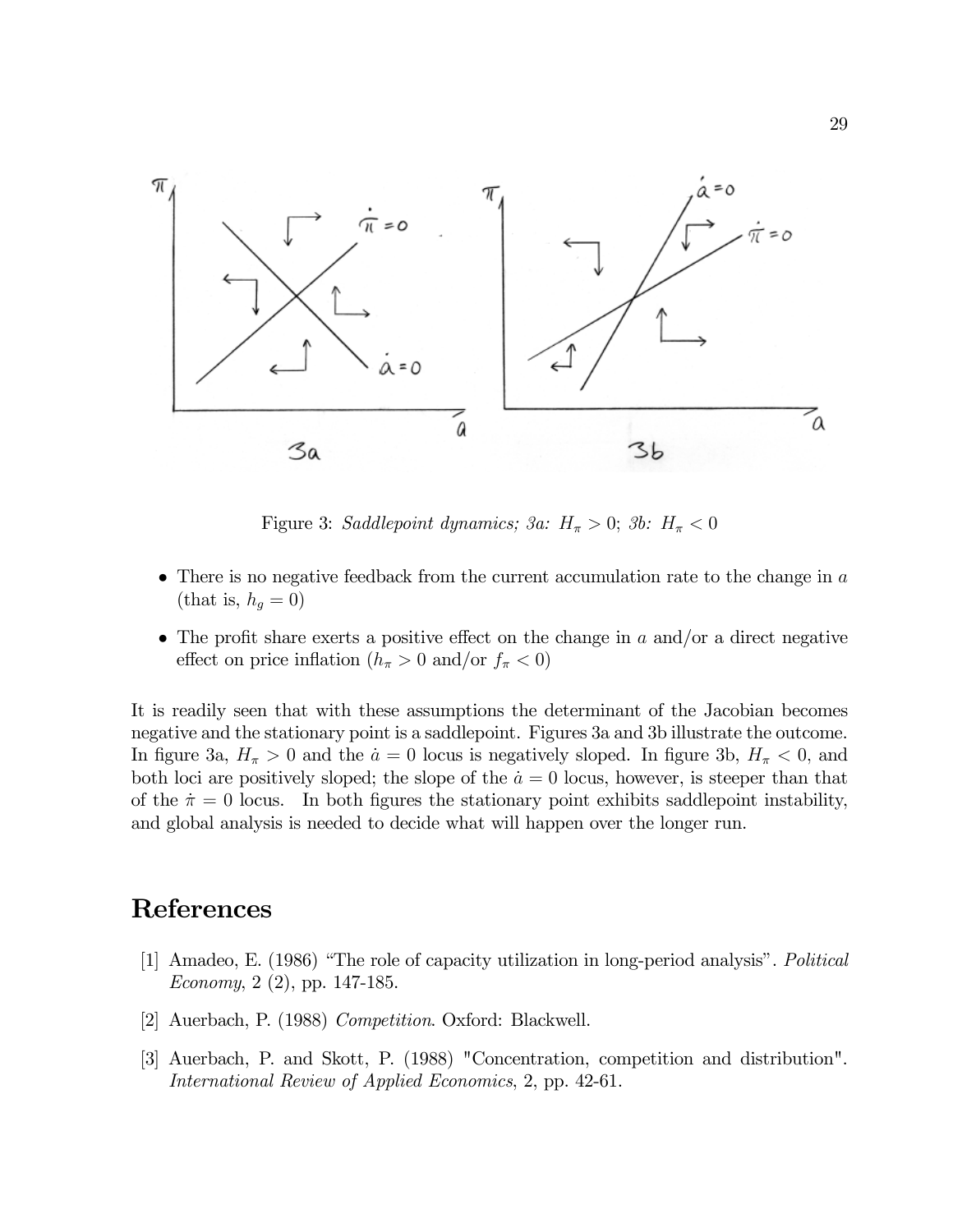- [4] Blecker, R. (1989) "International competition, income distribution and economic growth". Cambridge Journal of Economics, 14, pp. 375-393.
- [5] Dumenil, G. and Levy, D. (1996) "The acceleration and slowdown of technical progress in the US since the civil war". Revue Internationale de Systemique, 10 (3), pp. 303-321.
- [6] Dutt, A.K. (1984) "Stagnation, income distribution and monopoly power". Cambridge Journal of Economics, 8, pp. 25-40.
- [7] Dutt, A.K. (1992) "Conflict inflation, distribution, cyclical accumulation and crises" European Journal of Political Economy, 8, pp. 579-597.
- [8] Dutt, A.K. (1995) "Internal finance and monopoly power in capitalist economies: a reformulation of Steindl's growth model". Metroeconomica, 46:1, pp. 16-34.
- [9] Dutt, A.K. (1997) "Equilibrium, path dependence and hysteresis in post-Keynesian models". In P. Arestis, G. Palma and M. Sawyer (eds) Capital Controversy, Post-Keynesian Economics and the History of Economic Thought: Essays in Honour of Geoff Harcourt, London: Routledge.
- [10] Flaschel, P. and Krolzig, H.-M. (2003) "Wage and price Phillips curves. An empirical analysis of destabilizing wage-price spirals". Working paper: Oxford University.
- [11] Goodwin, R.M. (1967) "A growth cycle". In C.H. Feinstein (ed.) Socialism, capitalism and growth, Cambridge: Cambridge University Press.
- [12] Kaldor, N. (1996) Causes of the slow rate of economic growth in the United Kingdom. Cambridge: Cambridge University Press.
- [13] Kalecki, M (1943) "Political aspects of full employment". Reprinted in M. Kalecki, Selected essays on the dynamics of the capitalist economy, Cambridge: Cambridge University Press, 1971.
- [14] Kalecki, M. (1954) Theory of economic dynamics. London: Allen & Unwin.
- [15] Kurz, H. (1986) "Normal positions and capital utilization". Political Economy, 2 (1), pp. 37-54.
- [16] Lavoie, M. (1995) "The Kaleckian model of growth and distribution and its neo-Ricardian and neo-Marxian critiques". Cambridge Journal of Economics, 19, pp. 789- 818.
- [17] Levy, D., Bergen, M., Dutta, S. and Venable, R. (1997) "The magnitude of menu costs: direct evidence from large U.S. supermarket chains". Quarterly Journal of Economics, 112, pp. 791-825.